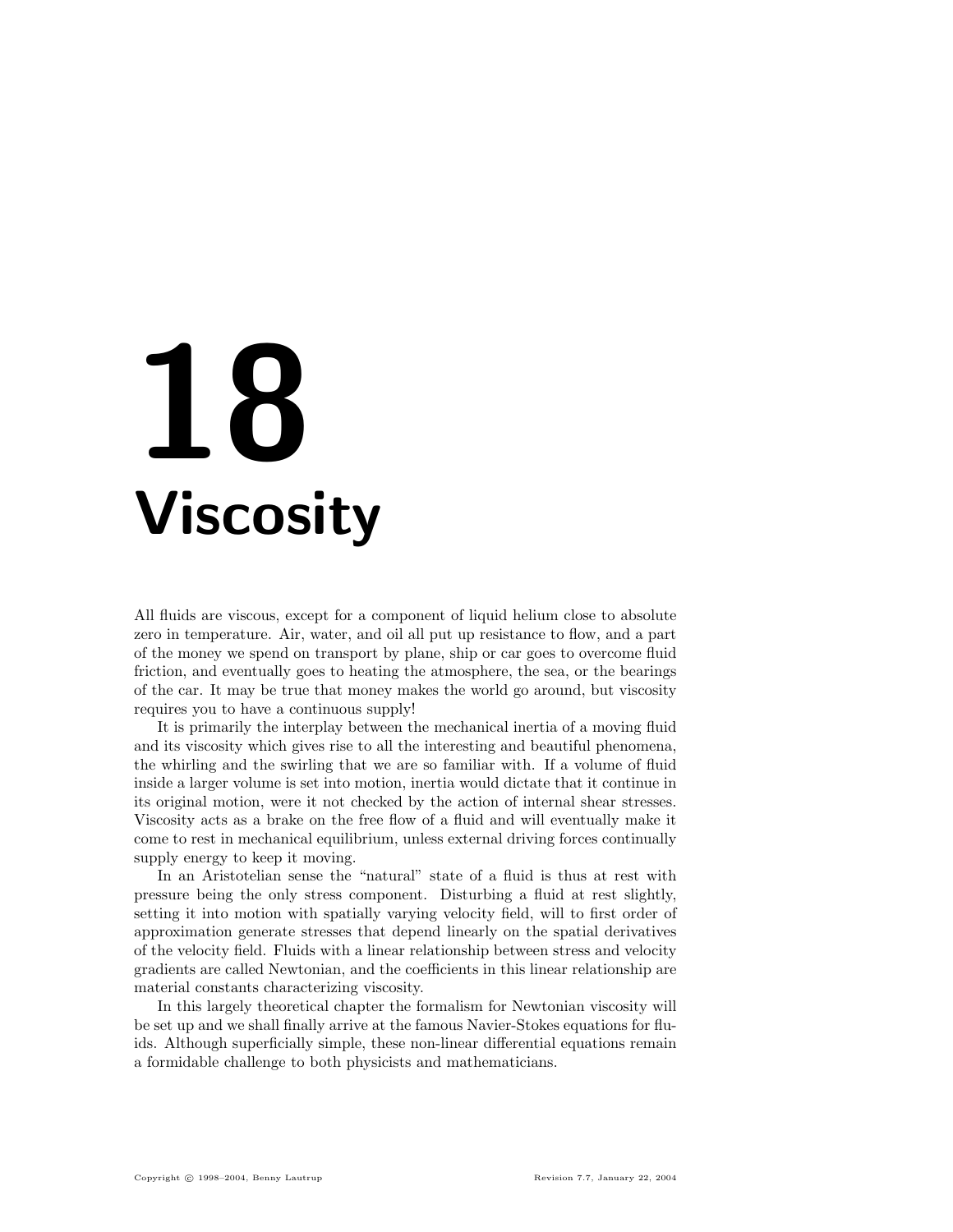

If fluid moves faster above a boundary surface, it will exert a positive shear stress on the boundary surface, and conversely.

# 18.1 Shear viscosity

Consider a fluid flowing steadily along the x-direction with a velocity field  $v_x(y)$ which is independent of  $x$ , but changes with  $y$ . The fluid streams in layers parallel with the xz-plane, and is an example of *laminar* flow. Due to the translational symmetry in the xz-plane there ought to be a constant shear stress  $\sigma_{xy}(y)$  acting on any planar surface at a given value of  $y$ . A velocity field without  $y$ -dependence should not give rise to friction, because the fluid is then in simple uniform motion along the x-axis. If on the other hand the velocity grows with  $y$ , *i.e.* for  $dv_x(y)/dy > 0$ , we expect that the layer immediately above the boundary surface at y will drag along the layer immediately below because of friction and thus exert a positive shear stress,  $\sigma_{xy}(y) > 0$ , on the boundary surface, and conversely if the velocity decreases with  $y$ . It also seems reasonable to expect that a stronger velocity gradient  $dv_x(y)/dy$  will evoke a stronger stress.

Such arguments justify that the shear stress in this example should be proportional to the gradient of the velocity field,

$$
\sigma_{xy}(y) = \eta \frac{dv_x(y)}{dy} \Bigg| \,. \tag{18-1}
$$

This is Newton's law of viscosity. Newton did actually not write down this equation but stated it in words in his monumental work Principia from 1687. The constant of proportionality,  $\eta$ , is called the coefficient of *shear viscosity*, the dynamic viscosity, or simply the viscosity. It is a measure of how strongly the fluid layers are coupled by friction and is a material constant of the same nature as the shear modulus for elastic materials. We shall see below that there is also a bulk coefficient of viscosity corresponding to the elastic bulk modulus, but that is rather unimportant in ordinary applications.

The viscosities of naturally occurring fluids range over many orders of magnitude (see table 18.1). Since  $dv_x/dy$  has dimension of inverse time, the unit for viscosity  $\eta$  is Pa s (pascal seconds). Although it is sometimes called Poiseuille, there is no special SI-name for it. In the older cgs-system it used to be called poise.

## Molecular origin of viscosity in gases

In gases where molecules are far apart, internal stresses are caused by the incessant molecular bombardment of a boundary surface, transferring momentum in both directions across it. In liquids where molecules are in closer contact, internal stress is caused partly by molecular motion as in gases, and partly by intermolecular forces. The resultant stress in a liquid is a quite complicated combination of the two effects, and we shall for this reason limit the following discussion to the molecular origin of stress in gases.

Gas molecules normally move at much greater speeds than the gas itself, and the fluid velocity field  $v(x, t)$  should as discussed before be understood as the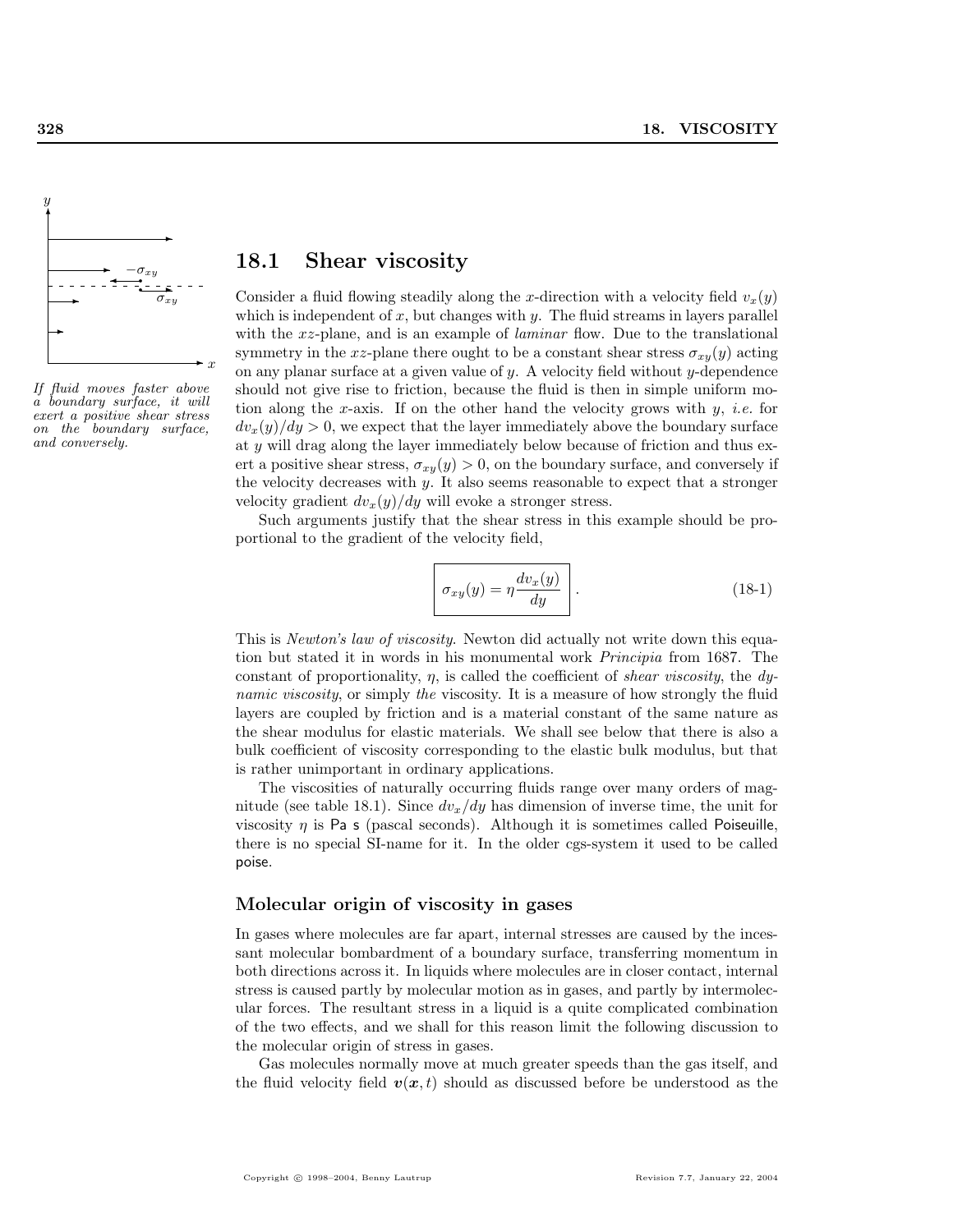|                       | density<br>$\rho$ [kg m <sup>-3</sup> ] | dynamic viscosity<br>$\eta$ [Pa s]             | kinematic viscosity<br>$\nu$ [m <sup>2</sup> s <sup>-1</sup> ] |
|-----------------------|-----------------------------------------|------------------------------------------------|----------------------------------------------------------------|
| Hydrogen<br>Air (NTP) | 1.2                                     | $8.80 \times 10^{-6}$<br>$1.82 \times 10^{-5}$ | $1.10 \times 10^{-4}$<br>$1.57 \times 10^{-5}$                 |
| Water<br>Ethanol      | $1 \times 10^3$                         | $8.90\times10^{-4}$<br>$1.08 \times 10^{-3}$   | $8.64 \times 10^{-7}$<br>$1.08 \times 10^{-3}$                 |
| Mercury               |                                         | $1.53 \times 10^{-3}$                          | $1.14 \times 10^{-7}$                                          |
| <b>Blood</b>          |                                         | $4 \times 10^{-3}$                             |                                                                |
| Engine oil            |                                         | $1.75 \times 10^{-2}$                          | $2.03 \times 10^{-5}$                                          |
| Olive oil             |                                         | $6.70 \times 10^{-2}$                          | $6.70 \times 10^{-2}$                                          |
| Castor oil            |                                         | $7.00 \times 10^{-1}$                          | $7.00 \times 10^{-1}$                                          |
| Glycerol              |                                         | 1.41                                           | $1.18 \times 10^{-3}$                                          |
| Ketchup               |                                         | $5\times10^1$                                  |                                                                |
| Tar                   |                                         | $3\times10^7$                                  |                                                                |
| Glass                 |                                         | $1 \times 10^{12}$                             |                                                                |
| Magma                 |                                         |                                                |                                                                |

Table 18.1: Table of density, and dynamic and kinematic viscosity for common substances (at normal temperature and pressure). Some of the values are only estimates. Notice that air has greater kinematic viscosity than water and hydrogen greater than engine oil!

center-of-mass velocity of a large collection of molecules. For the case of steady laminar planar flow with increasing velocity field  $v_x(y)$ , molecules crossing a surface element in the xz-plane from above will carry with them an excess of momentum in the x-direction and therefore exert a force  $\mathcal{F}_x$  on the material below. Similarly, the material below will exert an equal and opposite force on the material above.

Let the typical distance between molecular collisions in the gas be  $\lambda$  and the typical time between collisions  $\tau$ . The excess of momentum in the x-direction above an area element  $dS_y$  in a layer of thickness  $\lambda$  is of the order of

$$
d\mathcal{P}_x \sim (v_x(y+\lambda) - v_x(y))\rho \lambda dS_y \sim \rho \lambda^2 \frac{dv_x(y)}{dy} dS_y.
$$

This excess of momentum will be carried along by the fast molecular motion in all directions and about half of it will cross the surface in the time  $\tau$ . The shear stress may be estimated as the momentum transfer per unit of time and area,  $\sigma_{xy} = dP_x/\tau dS_y$ , and takes indeed the form of Newton's law of viscosity (18-1) with a rough estimate of the shear viscosity,

$$
\eta \sim \rho \frac{\lambda^2}{\tau} \ . \tag{18-2}
$$

For gases this estimate becomes of the right order of magnitude (see problem 18.1), but in general it does not yield precise values for the viscosity.



Layers of fluid moving with different velocities give rise to shear forces because they exchange molecules with different average velocities.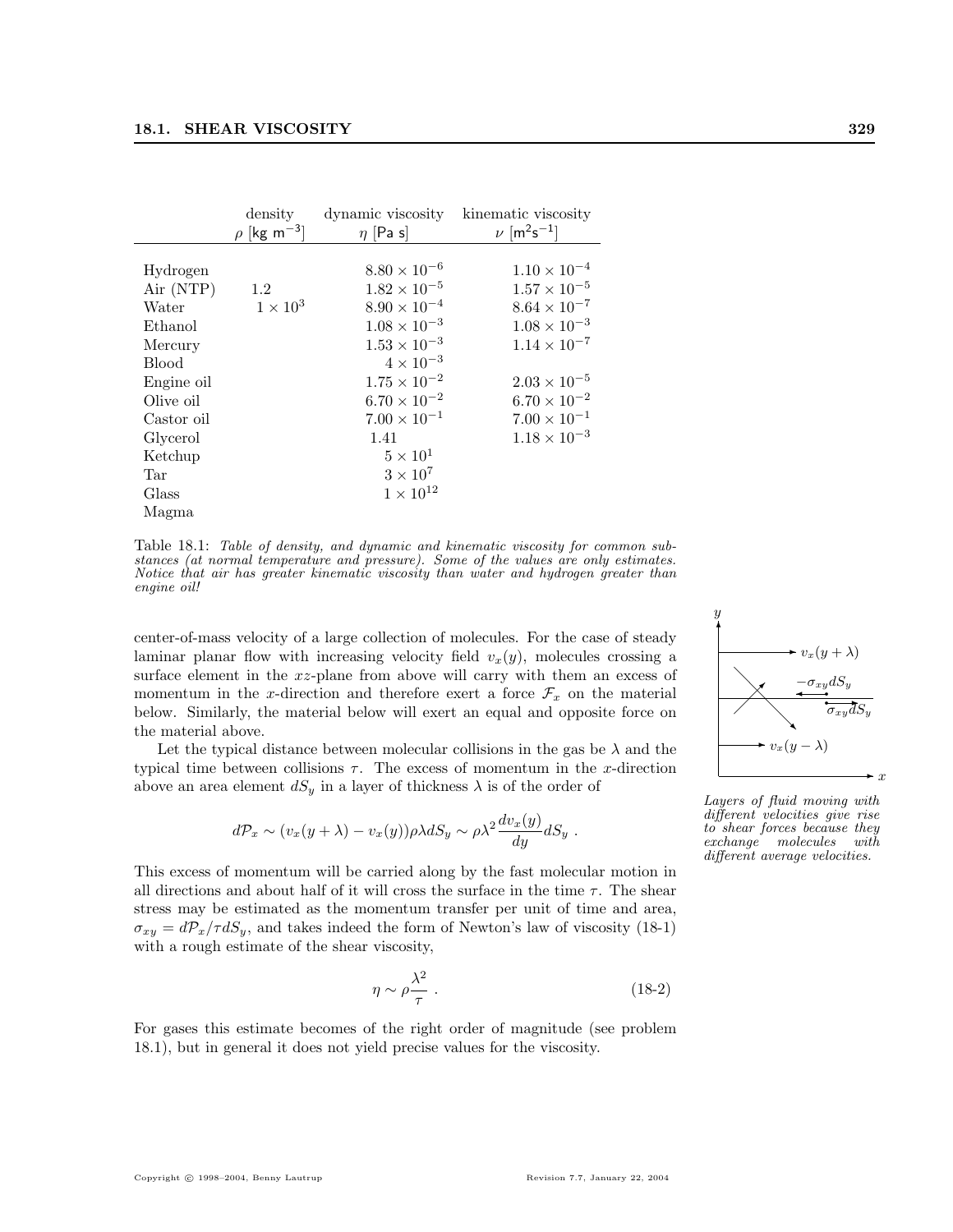#### Temperature dependence of viscosity

The viscosity of any material depends on temperature. Common experience from kitchen and industry tells us that most liquids become "thinner" when heated. Gases on the other hand become more viscous at higher temperatures, simply because the molecules move faster at random and thus transport momentum across a surface at a higher rate.

For a gas, the collision length  $\lambda$  may be estimated by requiring that there should be about one other molecule in the cylindrical volume  $\lambda A$  swept out between collisions by any molecule of cross section A. Denoting the molecular mass by  $m = M_{\text{mol}}/N_A$ , this argument leads to the estimate  $\rho \lambda A \sim m$ , implying that  $\rho\lambda$  is independent of both pressure and temperature. But then the viscosity estimate (18-2) can only depend on these quantities through the typical molecular velocity  $v_{\text{mol}} \sim \lambda/\tau$ . From kinetic gas theory we know that  $\frac{1}{2}mv_{\text{mol}}^2 \sim k_BT$  where T is the absolute temperature and  $k_B$  is Boltzmann's constant, so that  $v_{\text{mol}} \propto \sqrt{T}$ , and consequently we must also have  $\eta \propto \sqrt{T}$ . Thus, if the gas viscosity is  $\eta_0$  at temperature  $T_0$ , it will simply be

$$
\eta = \eta_0 \sqrt{\frac{T}{T_0}}\tag{18-3}
$$

at temperature T, independently of the pressure.

## Kinematic viscosity

The viscosity estimate (18-2) seems to point to another measure of viscosity, called the *kinematic viscosity*<sup>1</sup>,

$$
\nu = \frac{\eta}{\rho} \qquad (18-4)
$$

Since its estimate,  $\nu \sim \lambda^2/\tau$ , does not depend on the unit of mass, this parameter is measured in purely kinematic units of  $m^2/s$  (in the older cgs-system, the corresponding unit  $\text{cm}^2/\text{s}$  was called stokes). In fluids with constant density, it is a material constant at equal footing with the dynamic viscosity  $\eta$  (see table 18.1). It should be remembered that in an ideal gas we have  $\rho \propto p/T$ , so that the kinematic viscosity will depend on both temperature and pressure,  $\nu \propto T^{3/2}/p$ . For isentropic gases it always decreases with temperature (problem 18.2).

It is as we shall see the kinematic viscosity which appears in the dynamic equations for the velocity field, rather than the dynamic viscosity. Normally, we would think of air as less viscous than water and hydrogen as less viscous than engine oil, but under suitable conditions it is really the other way around. If a flow is driven by inflow of fluid with a certain velocity rather than being controlled by pressure, air behaves as if it is 10–20 times more viscous than water. But subject to a given pressure, air is much easier to set into motion than water because it is a thousand times lighter, and that is what fools our intuition.

<sup>&</sup>lt;sup>1</sup>The notational clash with Poisson's ratio will in general not be a problem.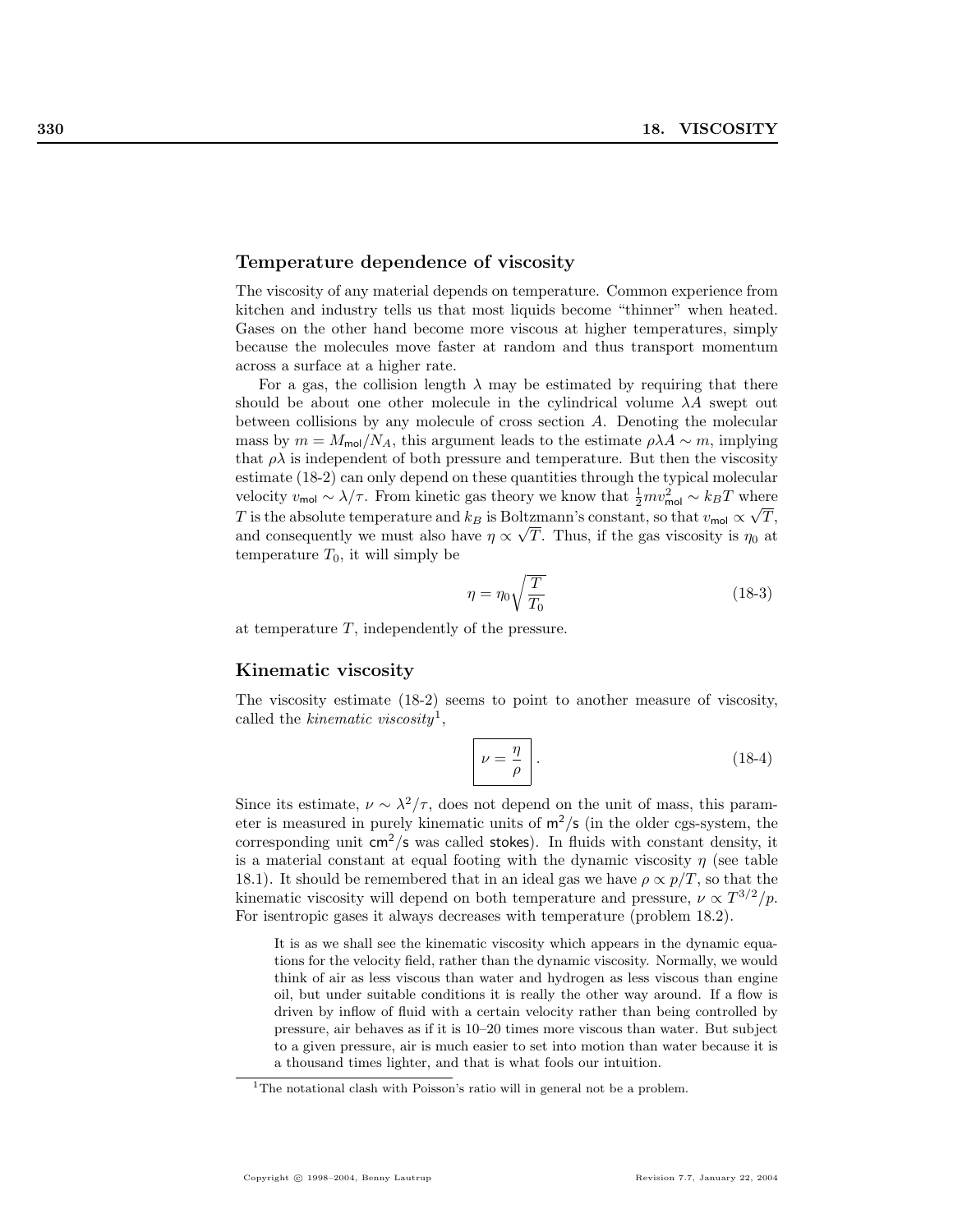## 18.2 Velocity-driven planar flow

Before turning to the derivation of the complete set of Navier-Stokes equations for viscous flow, we shall explore the concept of shear viscosity a bit further for the simple case of planar flow. Let us as before assume that the flow is laminar and planar with the only non-vanishing velocity component being  $v_x = v_x(y, t)$ , now also allowing for time dependence. It is rather clear that there can be no advective acceleration in such a field, and formally we also find  $(\mathbf{v} \cdot \nabla) v_x = v_x \nabla_x v_x = 0$ . In the absence of volume and pressure forces, the Newtonian shear stress (18- 1) will be the only non-vanishing component of the stress tensor, and Cauchy's dynamical equation (15-35) reduces to

$$
\rho \frac{\partial v_x}{\partial t} = f_x^* = \nabla_y \sigma_{xy} = \eta \frac{\partial^2 v_x}{\partial y^2} ,
$$

Dividing by the density (which is assumed to be constant) we get

$$
\frac{\partial v_x}{\partial t} = \nu \frac{\partial^2 v_x}{\partial y^2}, \qquad (18-5)
$$

where  $\nu$  is the kinematic viscosity (18-4). This is a simplified version of the Navier-Stokes equations, particularly well suited for the discussion of the basic physics of shear viscosity.

## Steady planar flow

Let us first return to the case of steady planar laminar flow which this chapter began with. In steady flow the left hand side of (18-5) vanishes, and from the vanishing of the right hand side it follows that the general solution must be linear,  $v_x = A + By$ , with arbitrary integration constants A and B. We shall imagine that the flow is maintained between (in principle infinitely extended) solid plates, one kept at rest at  $y = 0$  and one moving with constant velocity U at  $y = d$ . Where the fluid makes contact with the plates, we require it to assume the same speed as the plates, in other words  $v_x(0) = 0$  and  $v_x(d) = U$ (this no-slip boundary condition will be discussed in more detail later). Solving these conditions we find  $A = 0$  and  $B = U/d$  such that the field between the plates becomes

$$
v_x(y) = \frac{y}{d}U, \qquad (18-6)
$$

independently of the viscosity. From this expression a we obtain the shear stress,

$$
\sigma_{xy} = \eta \frac{dv_x}{dy} = \eta \frac{U}{d} \,, \tag{18-7}
$$

which is independent of y, as one might have expected.



A Newtonian fluid with spatially uniform properties<br>between moving parallel moving plates. The velocity field varies linearly between the<br>plates and satisfies the and satisfies the boundary conditions that the fluid is at rest relative to both plates (no-slip).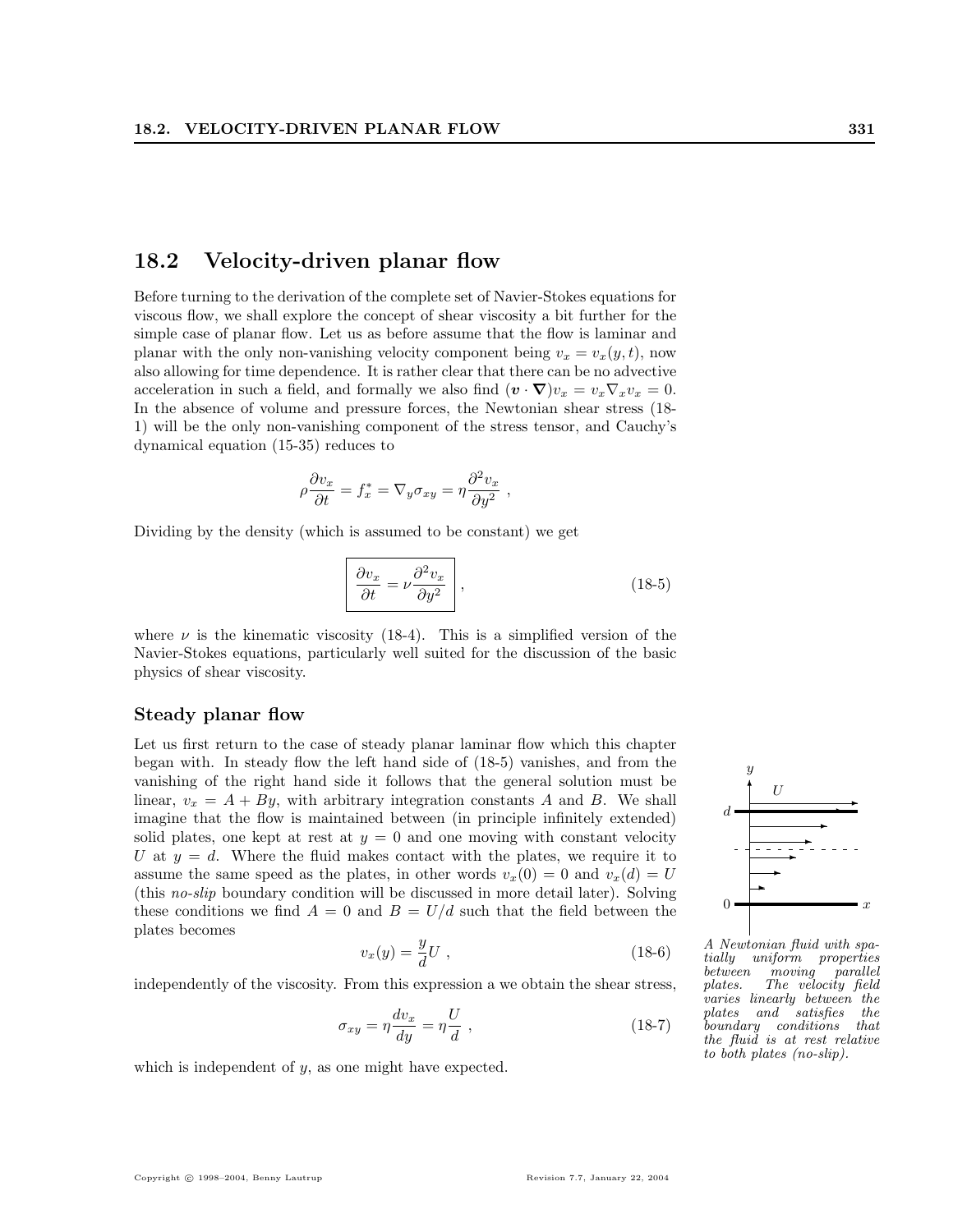

A solid object sliding on a  $plane$  lubricated surface.

## Viscous friction

A thin layer of viscous fluid may be used to lubricate the interface between solid objects. From the above solution we may calculate the friction force, or drag, exerted on the body by the layer of viscous lubricant (see also chapter 24). Let the would-be contact area between the body and the surface on which it slides be A, and let the thickness of the fluid layer be d everywhere. If the layer is thin,  $d \ll \sqrt{A}$ , we may disregard edge effects and use the planar stress (18-7) to calculate the drag force,

$$
\mathcal{D} \approx -\sigma_{xy} A = -\frac{\eta U A}{d} \ . \tag{18-8}
$$

The velocity dependent viscous drag is quite different from the constant drag experienced in solid friction (see section 9.1 on page 142). The decrease in drag with falling velocity makes the object seem to want to slide "forever", and this is presumably what makes ice sports such as skiing, skating, sledging, and curling interesting. A thin layer of liquid water acts here as lubricant. Likewise, it is scary to brake a car on ice, or to aquaplane, because the fall in viscous friction as the speed drops makes the car appear to run away from you.

The quasi-steady horizontal equation of motion for an object of mass  $M$ , not subject to other forces than viscous drag, is

$$
M\frac{dU}{dt} = -\eta \frac{A}{d}U\ .
$$
 (18-9)

Assuming that the thickness of the lubricant layer stays constant (and that is by no means evident) the solution to (18-9) is

$$
U = U_0 e^{-t/t_0} , \t t_0 = \frac{Md}{\eta A} , \t (18-10)
$$

where  $U_0$  is the initial velocity and  $t_0$  is the characteristic exponential decay time for the velocity. Integrating this expression we obtain the total stopping distance

$$
L = \int_0^\infty U \, dt = U_0 t_0 = \frac{U_0 M d}{\eta A} \,. \tag{18-11}
$$

Although it formally takes infinite time for the sliding object to come to a full stop, it does so in a finite distance. The stopping length grows with the mass of the object which is quite unlike solid friction, where the stopping length is independent of the mass. This effect is partially compensated by the dynamic dependence of the layer thickness  $d \sim 1/\sqrt{M}$  on the mass (see chapter 24).

**Example 18.2.1:** In the ice sport of *curling*, a "stone" with mass  $M \approx 20$  kg is set into motion with the aim of bringing it to a full stop at the far end of an ice rink of length  $L \approx 40$  m. The area of the highly polished contact surface to the ice is  $A \approx 700$  cm<sup>2</sup> and the initial velocity about  $U_0 \approx 3$  m/s. From (18-11) we obtain the thickness of the fluid layer  $d \approx 43 \mu$ m which does not seem unreasonable, and neither does the decay time  $t_0 \approx 13$  s. The players' intense sweeping of the ice in front of the moving stone presumably serves to smooth out tiny irregularities in the surface, which could otherwise slow down the stone.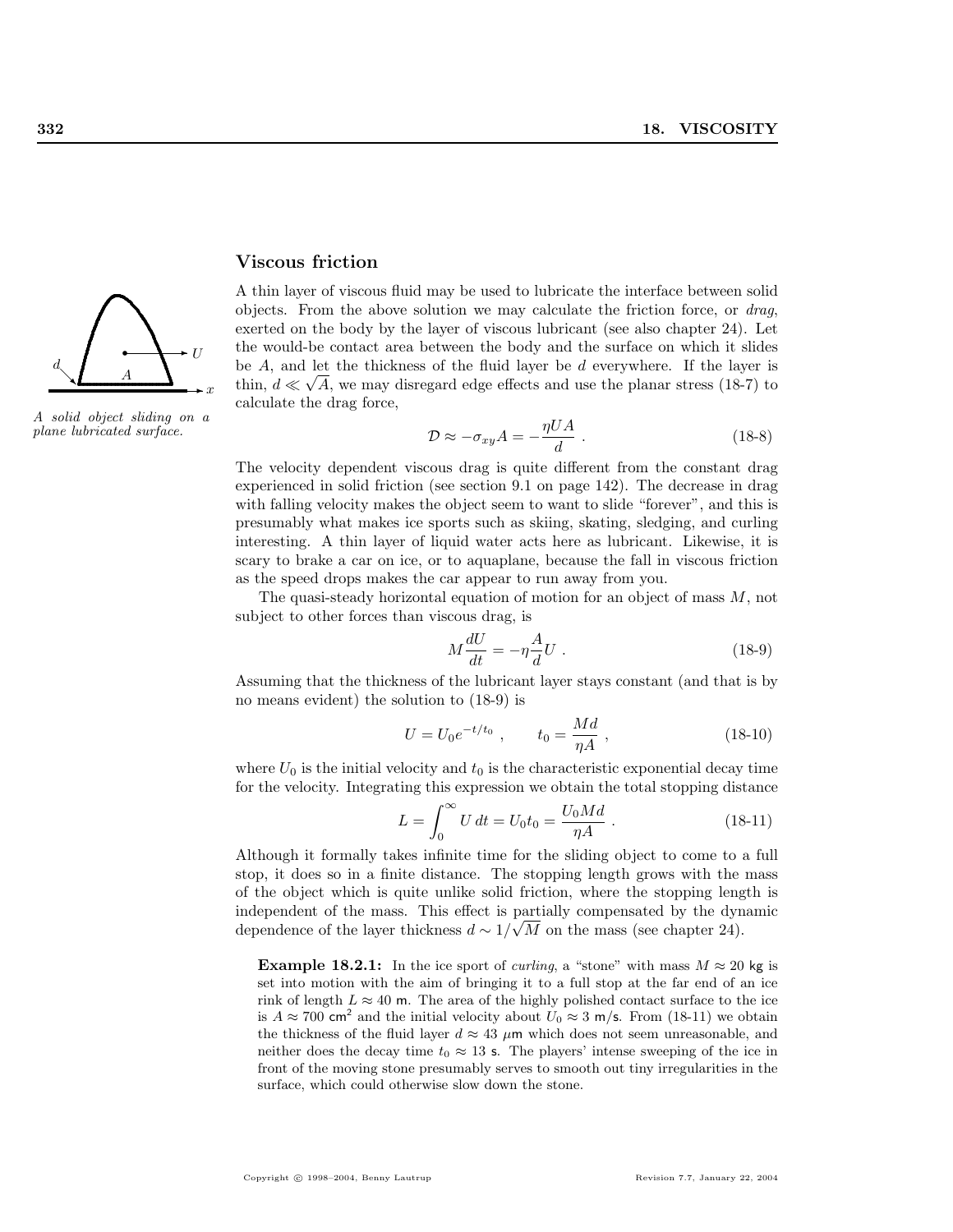#### Momentum diffusion

The dynamic equation (18-5) is a typical *diffusion equation* with diffusion constant equal to the kinematic viscosity,  $\nu$ , also called momentum diffusivity. In general, such an equation leads to a spreading of the distribution of the diffused quantity, which in this case is the velocity field, or perhaps better, the momentum density  $\rho v_x$ . The generic example of a flow with momentum diffusion is the Gaussian "river",

$$
v_x(y,t) = U \frac{a}{\sqrt{a^2 + 4\nu t}} \exp\left(-\frac{y^2}{a^2 + 4\nu t}\right) , \qquad (18-12)
$$

which may be verified to be a solution to  $(18-5)$  by direct insertion, This river starts out at  $t = 0$  with Gaussian width a and maximum velocity U, and spreads starts out at  $t = 0$  with Gaussian width a and maximum velocity  $\hat{U}$ , and spreads with time so that it at time t has width  $\sqrt{a^2 + 4\nu t}$ . Although momentum diffuses away from the center of the river, the total momentum must remain constant because there are no external forces acting on the fluid. Kinetic energy is on the other hand dissipated and ends up as heat (see problem 18.4).

For sufficiently large times,  $t \gg a^2/4\nu$ , the shape of the Gaussian becomes independent of the original width  $a$ . This is in fact a general feature of  $any$ bounded "river" flow: it eventually becomes proportional to  $\exp(-y^2/4\nu t)$  (see problem 18.5). The Gaussian factor drops sharply to zero for  $y \geq \sqrt{4\nu t}$  and it appears as if momentum diffusion has a fairly well-defined front, which for it appears as if momentum diffusion has a fairly well-defined front, which for example may be taken to be  $y = 2\sqrt{\nu t}$  where the Gaussian has become  $e^{-1} = 37\%$ of its central value. Depending on the application, it is sometimes convenient to choose a more conservative estimate for the spread of momentum, for example  $y = 3.5\sqrt{\nu t}$ , where the Gaussian factor has dropped to 5% of its central value.

Momentum diffusion may equivalently be characterized by the time, it takes for a velocity disturbance to spread through a distance  $L$  by diffusion,

$$
t \approx \frac{L^2}{4\nu} \tag{18-13}
$$

or a correspondingly more conservative estimate. It must be emphasized that momentum diffusion (in this case) takes place orthogonally to the general direction of motion of the fluid. In spite of the fact that momentum flows away from the center in the y-direction, there is no mass flow in the y-direction because  $v_y = 0$ . In less restricted flows there may be a more direct competition between mass flow and diffusion. If the velocity scale of a flow is  $|v| \sim U$ , it would take the time  $t_{flow} \approx L/U$  for the fluid to move through the distance L, and the ratio of the the diffusion time scale  $t_{\text{diff}} \approx L^2/\nu$  to the mass flow time scale becomes a dimensionless number Re  $\approx t_{\text{diff}}/t_{\text{flow}} \approx UL/\nu$ , first used by Reynolds to classify different flows. When this number is large compared to unity, momentum diffusion takes much longer time than mass flow and plays only a little role, whereas when Re is small momentum diffusion wins over mass flow and dominates the flow pattern. The Reynolds number is a very useful parameter which will be discussed in more detail in section 18.4.



Velocity distribution for a planar Gaussian "river" in  $an$  "ocean" of fluid.



A Gaussian "river" widens and slows down in the course of time because of viscosity.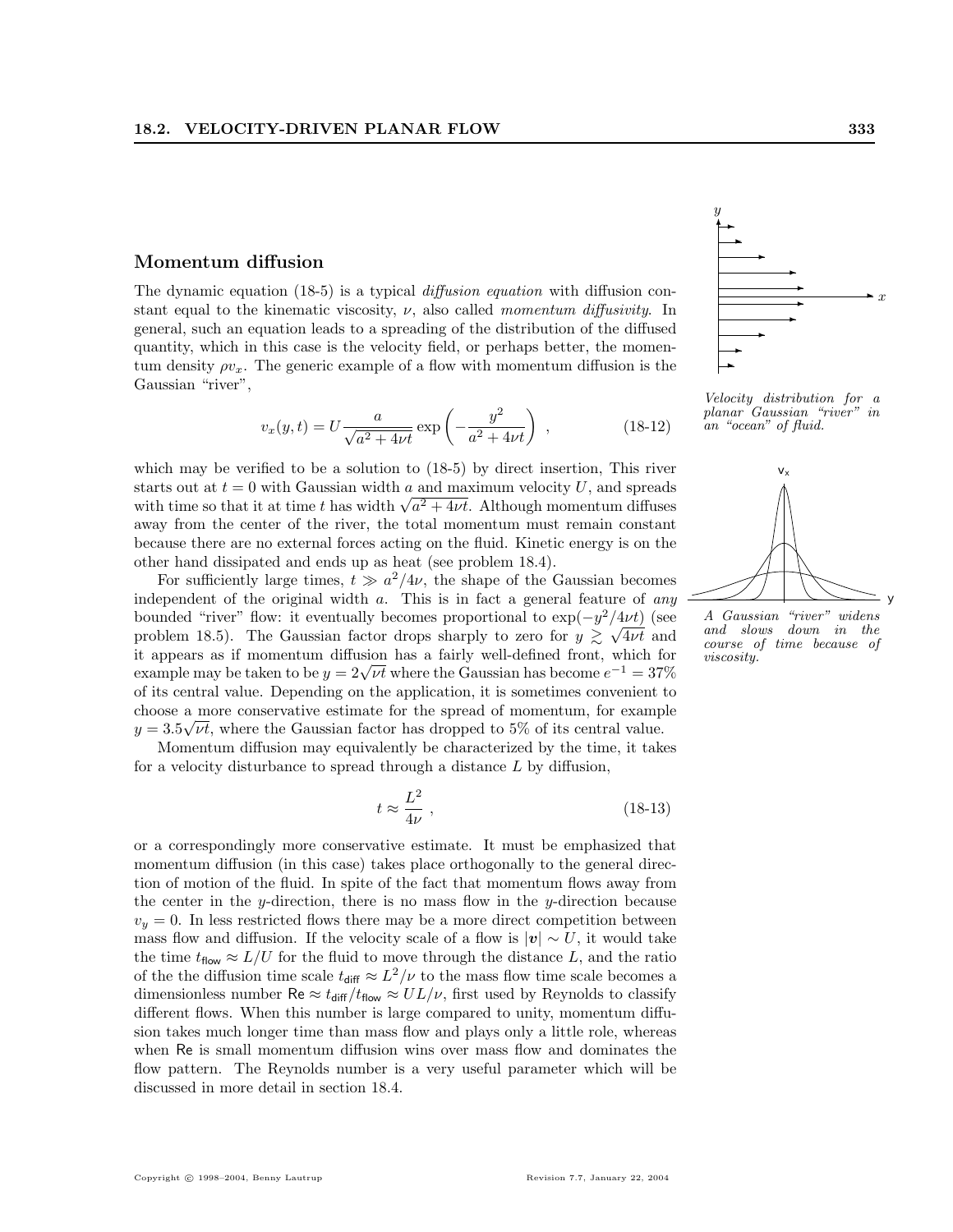

The shape of a transverse wave.

#### Shear sound waves

Consider an infinitely extended plate in contact with an infinite sea of fluid. Let the plate oscillate with circular frequency  $\omega$ , so that its instantaneous velocity in the x-direction is  $U(t) = U_0 \cos \omega t$ . The motion of the plate is transferred to the neighboring fluid because of the no-slip condition and then spreads into the fluid at large. How far does it go? By direct insertion into (18-5) that

$$
v_x(y,t) = U_0 e^{-ky} \cos(ky - \omega t) , \qquad k = \sqrt{\frac{\omega}{2\nu}} , \qquad (18-14)
$$

satisfies the planar flow equation (18-5) as well as the no-slip boundary condition  $v_x = U(t)$  for  $y = 0$ . Evidently, this is a damped wave spreading from the oscillating plate into the fluid. Since the velocity oscillations take place in the xdirection whereas the wave propagates in the y-direction it is a transverse or shear wave. The wave number k both determines the wave length  $\lambda = 2\pi/k$  and the decay length of the exponential, also called the *penetration depth*  $d = 1/k = \lambda/2\pi$ . The wave is critically damped and penetrates less than one wavelength into the fluid, so it is really not much of a wave. Although longitudinal (pressure) waves are also attenuated by viscosity, they propagate over much greater distances (see section 18.6).

Example 18.2.2: A shear sound wave in air of frequency 1000 Hz has wave length 0.4 mm, whereas in water it is 0.1 mm.

# 18.3 Incompressible Newtonian fluids

There are numerous everyday examples of fluids obeying the Newtonian law of viscosity (18-1), for example water, air, oil, alcohol, and antifreeze. A number of common fluids are only approximatively Newtonian, for example paint and blood, and others are strongly non-Newtonian, for example tomato ketchup, jelly, and putty. There even exist viscoelastic materials that are both elastic and viscous, sometimes used in toys that can be deformed like clay but also jump like a rubber ball.

Most everyday fluids are incompressible, or at least effectively so when the flow velocities are much smaller than the velocity of sound (see section 16.4 on page 269). We shall in this section only establish the general dynamical equations for the simpler case of incompressible, isotropic Newtonian fluids and postpone the analysis of the slightly more complicated compressible fluids to section 18.5.

#### Isotropic viscous stress

Newton's law of viscosity (18-1) is a linear relation between the stress and the velocity gradient, only valid in a particular geometry. As for Hooke's law in elasticity (page 174) we want a more general definition of viscous stress which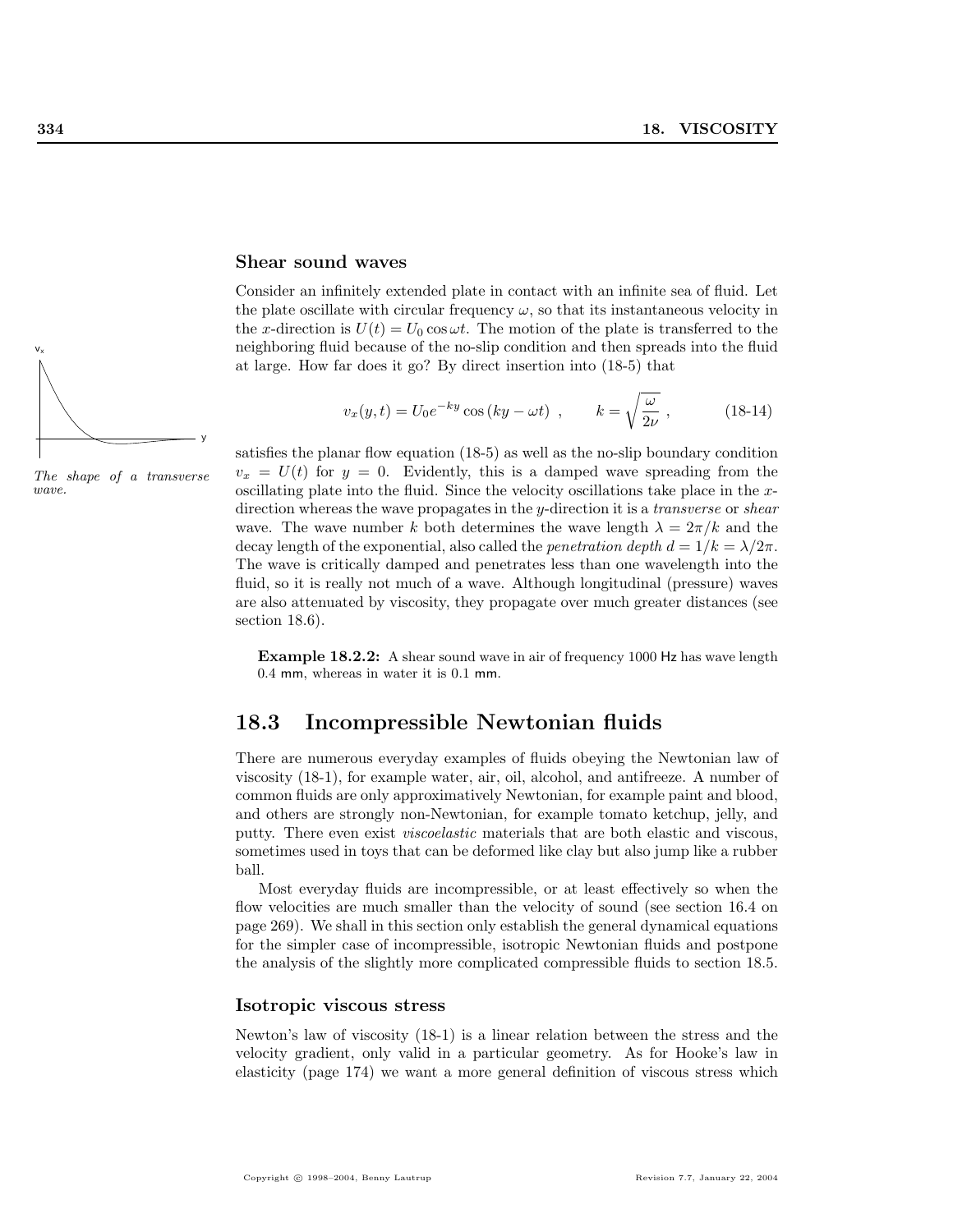takes the same form for any geometry and in any Cartesian coordinate system, so that we are free to choose our own reference frame.

Most ordinary fluids are not only Newtonian, but also isotropic. Liquid crystals are anisotropic, but so special that we shall not consider them here. In an isotropic fluid at rest there are no directions defined at all and the stress tensor is determined by the pressure,  $\sigma_{ij} = -p \delta_{ij}$ . When such a fluid is set in motion, the velocity field  $v_i(x, t)$  defines a direction in every point of space, but as we have argued before the velocity in a point cannot itself provoke stress in the fluid. It is the variation in velocity from point to point that causes stress. Viscous stress is in other words be determined by the tensor of velocity gradients  $\nabla_i v_i$ .

In an incompressible fitting, the trace of the velocity gradients vanishes,<br> $\sum_i \nabla_i v_i = \nabla \cdot v = 0$ , so that the most general symmetric tensor one can construct In an incompressible fluid, the trace of the velocity gradients vanishes, from the velocity gradients is of the form,

$$
\sigma_{ij} = -p \,\delta_{ij} + \eta \left( \nabla_i v_j + \nabla_j v_i \right) \,. \tag{18-15}
$$

The coefficient of the last term may be identified with the shear viscosity  $\eta$  by inserting the field of a steady planar flow  $\mathbf{v} = (v_x(y), 0, 0)$ , because it then follows that the only shear stress is  $\sigma_{xy} = \sigma_{yx} = \eta \nabla_y v_x(y)$  in agreement with (18-1). The trace of this stress tensor is  $\sum_i \sigma_{ii} = -3p$ , in agreement with the general definition of pressure (9-12).

Since a fluid particle is displaced by  $\delta u = v \,\delta t$  in a small time interval  $\delta t$ , fluid motion may be seen as a continuous sequence of infinitesimal deformations with strain tensor,  $\delta u_{ij} = \frac{1}{2} (\nabla_i \delta u_j + \nabla_j \delta u_i) = \frac{1}{2} (\nabla_i v_j + \nabla_j v_i) \delta t$ . The symmetrized velocity gradients  $v_{ij} \equiv \delta u_{ij}/\delta t = \frac{1}{2}(\nabla_i v_j + \nabla_j v_i)$  may thus be understood as the rate of deformation or rate of strain of the fluid material.

#### The Navier-Stokes equations for incompressible fluid

The right hand side of Cauchy's general equation of motion  $(15-35)$  equals the effective density of force  $f_i^* = f_i + \sum_j \nabla_j \sigma_{ij}$ . Inserting the stress tensor (18-15) and using again that  $\nabla \cdot \mathbf{v} = 0$ , we find

$$
\sum_j \nabla_j \sigma_{ij} = -\nabla_i p + \eta \left( \sum_j \nabla_i \nabla_j v_j + \sum_j \nabla_j^2 v_i \right) = -\nabla_i p + \eta \nabla^2 v_i.
$$

Here we have tacitly assumed that the fluid is homogeneous such that the shear viscosity (like the density  $\rho$ ) does not depend on x. If the temperature or chemical composition of the fluid varies in space, the right hand side must be modified.

Inserting this expression into Cauchy's equation of motion and converting to ordinary vector notation we finally obtain the Navier-Stokes equation for incompressible fluid (Navier (1822), Stokes (1845))

$$
\frac{\partial \mathbf{v}}{\partial t} + (\mathbf{v} \cdot \nabla) \mathbf{v} = -\frac{1}{\rho} \nabla p + \nu \nabla^2 \mathbf{v} + \mathbf{g}, \qquad (18-16)
$$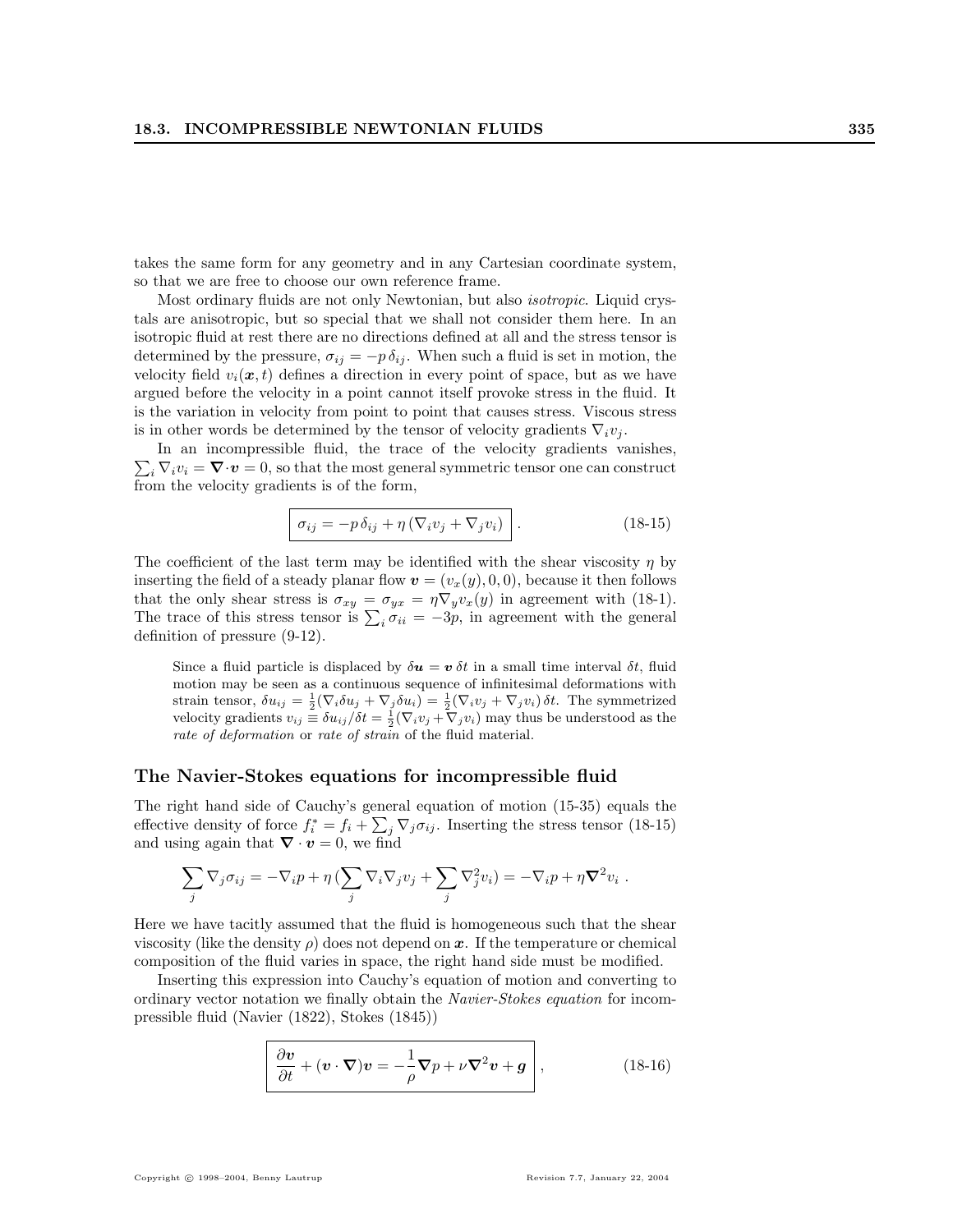where  $\nu = \eta/\rho$  is the kinematic viscosity and  $\mathbf{g} = \mathbf{f}/\rho$  is the acceleration field of the volume forces (normally due to gravity). The only difference from the Euler equation (16-1) is the second term on the right hand side. Besides the Navier-Stokes equation, we must also impose the divergence condition for incompressibility,

$$
\nabla \cdot \mathbf{v} = 0 \quad . \tag{18-17}
$$

Given the acceleration field  $g$ , we now have four equations for the four fields,  $v$ and p. Notice, however, that whereas the three velocity fields obey truly dynamic equations with each field having its own time derivative, this is not the case for the pressure which is only determined indirectly through the divergence condition.

Although relatively simple to look at, the Navier-Stokes equations contain all the complexity of real fluid flow, including that of Niagara Falls! It is therefore clear that one cannot in general expect to find simple solutions. Exact solutions can only be found in strongly restricted geometries and under simplifying assumptions concerning the nature of the flow, as in the planar laminar flow examples in the preceding section.

Among the seven Millenium Prize Problems set out by the Clay Mathematics Institute of Cambridge, Massachusetts, one concerns the existence of smooth, non-singular solutions to the Navier Stokes equations (even for the simpler case of incompressible flow). The prize money of one million dollars illustrates how little we know and how much we would like to know about the general features of these equations which appear to defy the standard analytic methods for solving partial differential equations.

#### Boundary conditions

Differential equations always require boundary conditions. Field equations that are first order in time, like the Navier-Stokes equation (18-16), need initial values of the fields (and their spatial derivatives) in order to predict their values at later times. But what about physical boundaries, the containers of fluids, or even internal boundaries between different fluids? How do the fields behave there? Let us discuss the various fields that we have met one by one.

Density: The density is easy to dispose of, since it is allowed to be discontinuous and jump at a boundary between two materials, so this provides us with no condition at all. It is evident from the Navier-Stokes equation that a jump in density across a fluid boundary must somehow be accompanied by a jump in the derivatives of the other fields, but we shall not go into this question here.

**Pressure:** Newton's third law requires the pressure to be continuous across any boundary. This simple picture is, however, complicated by surface tension, which can give rise to a discontinuous jump in pressure across an interface between two materials.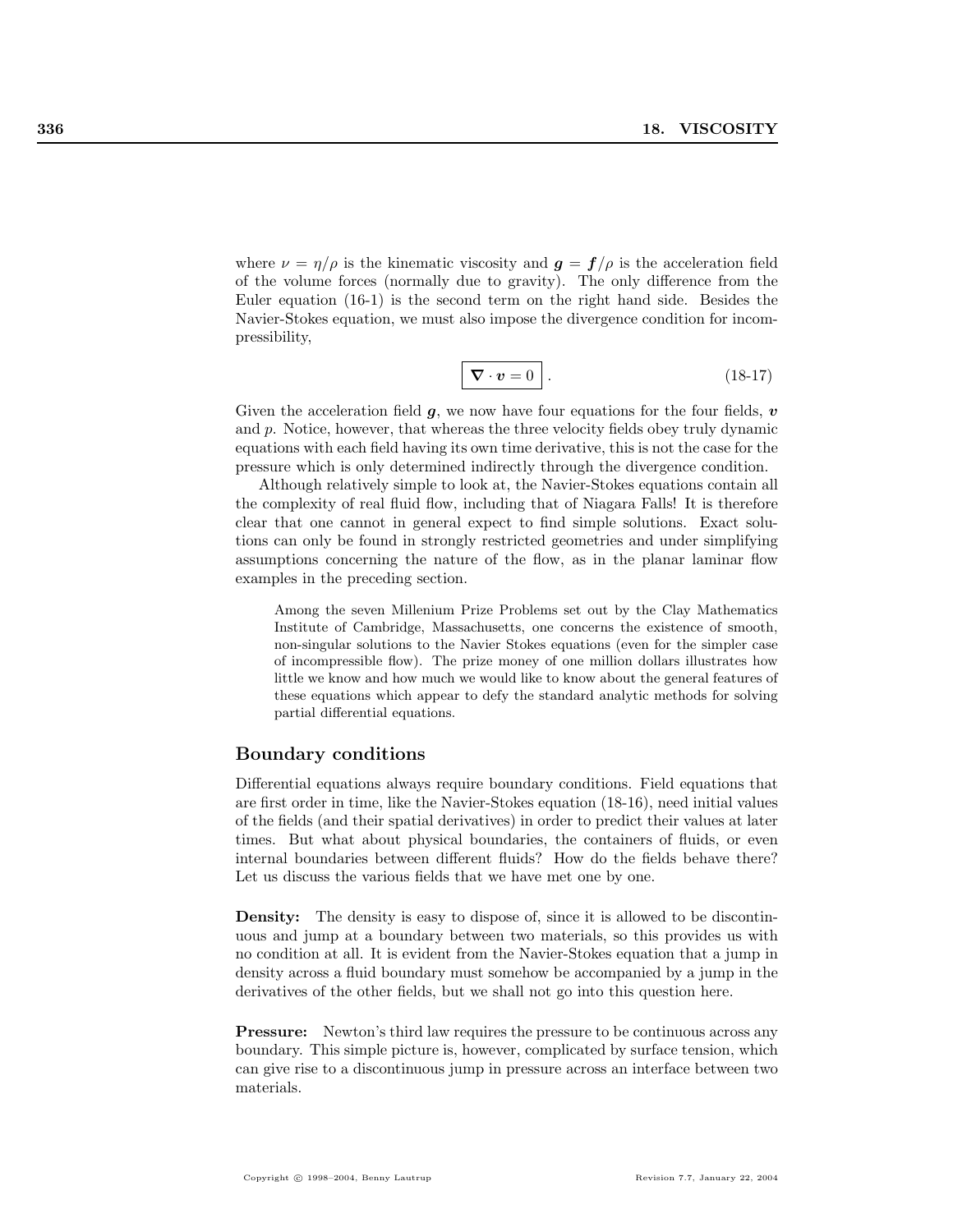**Velocity:** The normal component  $v_n = v \cdot n$  of the velocity field must be continuous across any boundary, for the simple reason that what goes in on one side must come out on the other. If this were not the case, material would collect at the boundary or holes would develop in the fluid. The latter kind of breakdown can actually happen in extreme situations (cavitation).

The tangential component of velocity  $v_t = n \times (v \times n)$  must also be continuous, but for different reasons. The linear relationship (18-1) between stress and velocity gradient implies that a tangential velocity field which changes rapidly along the direction normal to a surface, must create very large and rapidly varying shear stress. In the extreme case of a discontinuous jump in velocity, the shear stress would become infinite. Although large stresses may be created, for example by hitting a fluid container with a hammer, they can however not be maintained for long, but are rapidly smoothed out by viscous momentum diffusion. Only if the continuum approximation breaks down, shear slippage may occur, for example in extremely rarified gases.

Usually the whole velocity field, normal as well as tangential components, will therefore be assumed to be continuous across any boundary between Newtonian fluids. Since a solid wall may be viewed as an extreme Newtonian fluid with infinite viscosity, we recover the previously mentioned no-slip condition: a fluid has zero velocity relative to its containing walls. Viscous fluids never slip along the containing boundaries but adhere to them, and this is part of the reason that viscous fluids are wet.

#### ∗ Viscous dissipation

If you stir a pot of soup the fluid is set into motion, but eventually it comes to rest again because of internal friction. The work you perform on the soup while stirring it will contribute to its kinetic energy, which in the end  $-$  when the motion stops — goes to heat the soup by an immeasurably small amount. We shall discuss heat extensively in chapter 28 but it is useful already at this point to calculate the rate at which kinetic energy is lost to internal friction.

The rate of work of the internal stresses is given by (17-79) on page 317. From the Newtonian stress tensor (18-15) we find the integrand,

$$
-\sum_{ij}\sigma_{ij}\nabla_j v_i = -\frac{1}{2}\sum_{ij}\sigma_{ij}v_{ij} = -2\eta\sum_{ij}v_{ij}^2
$$
 (18-18)

where  $v_{ij} = \frac{1}{2}(\nabla_i v_j + \nabla_j v_i)$  is the strain rate tensor, and where we have used its symmetry to obtain the final expression. Since the final expression is evidently negative, the power of the internal stresses will be negative and always give rise to a loss of kinetic energy, i.e. to dissipation.

## ∗ Non-locality of pressure

For incompressible fluids, the pressure is not given by an equation of state, but rather determined by the divergence condition, and that leads to special diffi-



Sketch of rapidly varying velocity and shear stress in  $\alpha$  region of size  $\alpha$  near  $\alpha$ boundary. For  $a \rightarrow 0$  the velocity develops an abrupt jump and the stress becomes singular. The decrease of the the shear stress away from the discontinuity leads to spreading of a sharp discontinuity.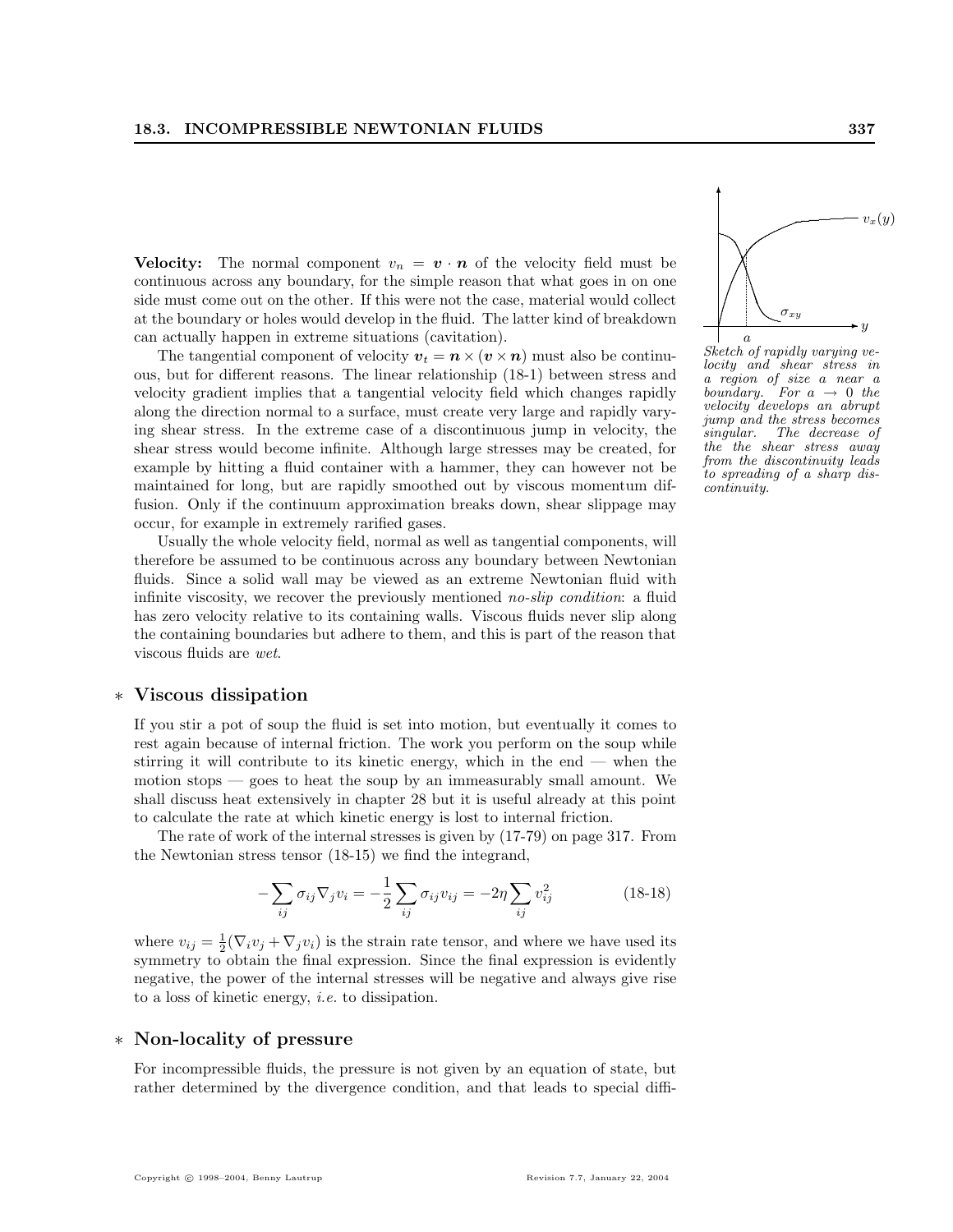culties. Calculating the divergence of both sides of (18-16), we obtain a Poisson equation for the pressure,

$$
\nabla^2 p = \rho \left( -\nabla \cdot ((\boldsymbol{v} \cdot \nabla) \boldsymbol{v}) + \nabla \cdot \boldsymbol{g} \right) . \tag{18-19}
$$

Solutions to the Poisson equation are generally of the same form as the gravitational potential from a mass distribution (3-24) and thus depends non-locally on the field (the source) on the right hand side. Physically this means that any change in the velocity field is instantaneously communicated to the rest of the fluid through the pressure.

Like true rigidity, true incompressibility is an ideal which cannot be reached with real materials, where the velocity of sound sets an upper limit to signal propagation speed. The above result nevertheless means that any local change in the flow will be communicated by the pressure to any other parts of the fluid at the speed of sound. This phenomenon is in fact well-known from everyday experience where the closing of a faucet can result in rather violent so-called "water-hammer" responses from the house piping. The non-locality of pressure is also a major problem in numerical simulations of the Navier-Stokes equations for incompressible fluids where it demands the calculation of a fairly complete solution to the Poisson equation for each numerical step forward in time (see chapter 21).

# 18.4 Classification of flows

The most interesting phenomena in fluid dynamics arise from the competition between the inertia of the fluid represented in the Navier-Stokes equation (18-16) by the advective term  $(v \cdot \nabla)v$  and the viscosity represented by  $\nu \nabla^2 v$ . Inertia attempts to continue the motion of a fluid once it is started whereas viscosity acts as a brake. If inertia is dominant we may leave out the viscous term, arriving again at Euler's equation (16-1) describing lively, inviscid or ideal flow (see chapter 16). If on the other hand viscosity is dominant, we may drop the advective term, and obtain the basic equations for sluggish creeping flow (see chapter 20).

#### The Reynolds number

As a measure of how much an actual flow is lively or sluggish, one may make a rough estimate, called the *Reynolds number*, for the magnitude of the ratio of the advective to the viscous terms. To get a simple expression we assume that the velocity is of typical size  $|v| \approx U$  and that it changes by a similar amount over a region of size L. The order of magnitude of the first order spatial derivatives of the velocity will then be of magnitude  $|\nabla v| \approx U/L$ , and the second order derivatives will be  $|\nabla^2 v| \approx U/L^2$ . Consequently, the Reynolds number becomes

$$
\text{Re} \approx \frac{|(\mathbf{v} \cdot \nabla)\mathbf{v}|}{|\nu \nabla^2 \mathbf{v}|} \approx \frac{U^2/L}{\nu U/L^2} = \frac{UL}{\nu} \ . \tag{18-20}
$$

Osborne Reynolds (1842- 1912). British engineer and<br>physicist. Contributed to physicist. Contributed to fluid mechanics in general, and to the understanding of lubrication, turbulence, and tidal motion, in particular.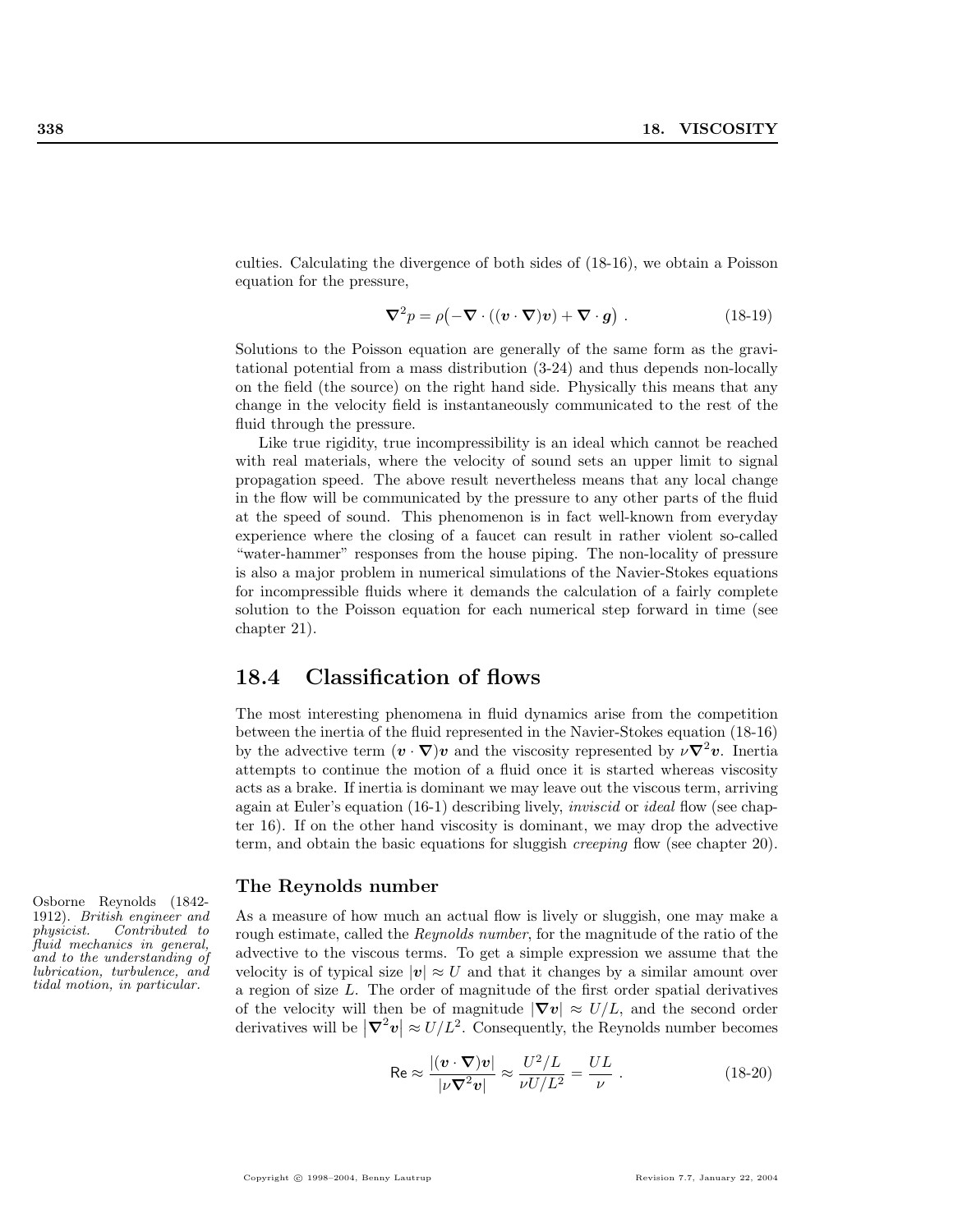|                | fluid                | size              | velocity                 | Reynolds            |
|----------------|----------------------|-------------------|--------------------------|---------------------|
|                |                      | $L \, [\text{m}]$ | $U\, [\mathrm{ms}^{-1}]$ | number              |
|                |                      |                   |                          |                     |
| submarine      | water                | 100               | 15                       | $1.7 \times 10^{9}$ |
| airplane       | air                  | 50                | 200                      | $6.3 \times 10^8$   |
| blue whale     | water                | 30                | 10                       | $3.4 \times 10^8$   |
| car            | air                  | 5                 | 30                       | $9.4 \times 10^{6}$ |
| swimming human | water                | $\overline{2}$    | $\mathbf{1}$             | $2.3 \times 10^{6}$ |
| running human  | air                  | $\overline{2}$    | 3                        | $3.8 \times 10^5$   |
| herring        | water                | 0.3               | 1                        | $3.8 \times 10^5$   |
| golf ball      | $\operatorname{air}$ | 0.043             | 40                       | $2.2 \times 10^{5}$ |
| ping-pong ball | air                  | 0.040             | 10                       | $5\times10^4$       |
| fly            | $\operatorname{air}$ | 0.01              | 1                        | 600                 |
| flea           | air                  | 0.001             | 3                        | 190                 |
| gnat           | $\operatorname{air}$ | 0.001             | 0.1                      | 6                   |
| bacterium      | water                | $10^{-6}$         | $10^{-5}$                | $10^{-5}$           |
| bacterium      | blood                | $10^{-6}$         | $4 \times 10^{-6}$       | $10^{-9}$           |

Table 18.2: Table of Reynolds numbers for some moving objects calculated on the basis of typical values of lengths and speeds. Viscosities are taken from table 18.1 on page 329. It is perhaps surprising that a submarine operates at a Reynolds number that is larger than that of a passenger jet at cruising speed, but this is mostly due to the tiny density of air relative to that of water.

For small values of the Reynolds number,  $\text{Re} \ll 1$ , advection plays no role and the flow creeps along, whereas for large values,  $Re \gg 1$ , viscosity can be ignored and the flow tends to be lively. The streamline pattern of creeping flow is orderly and layered, also called laminar, well-known from the kitchen when mixing cocoa into dough to make a chocolate cake (although dough is hardly Newtonian!). The laminar flow pattern continues quite far beyond  $\text{Re} \simeq 1$ , but depending on the flow geometry and other circumstances, there will be a Reynolds number, typically in the region of thousands, where turbulence sets in with its characteristic tumbling and chaotic behavior.

It is often quite easy to estimate the Reynolds number from the geometry and boundary conditions of a flow pattern, as is done in the following examples and in table 18.2.

**Example 18.4.1:** Getting out of a bathtub you create flows with speeds of say  $U \approx 1$  m/s over a distance of  $L \approx 1$  m. The Reynolds number becomes Re  $\approx 10^6$ and you are definitely creating visible turbulence in the water. Similarly, when jogging you create air flows with  $U \approx 3$  m/s and  $L \approx 1$  m, leading to a Reynolds number around  $2 \times 10^5$ , and you know that you must leave all kinds of little invisible turbulent eddies in the air behind you. The fact that the Reynolds number is smaller in air than in water despite the higher velocity is a consequence of the kinematic viscosity being larger for air than for water.

**Example 18.4.2:** For planar flow between two plates (section 18.1), the velocity scale is set by the velocity difference  $U$  between the plates whereas the length scale is set by the distance d between the plates. In the curling example 18.2.1 on page 332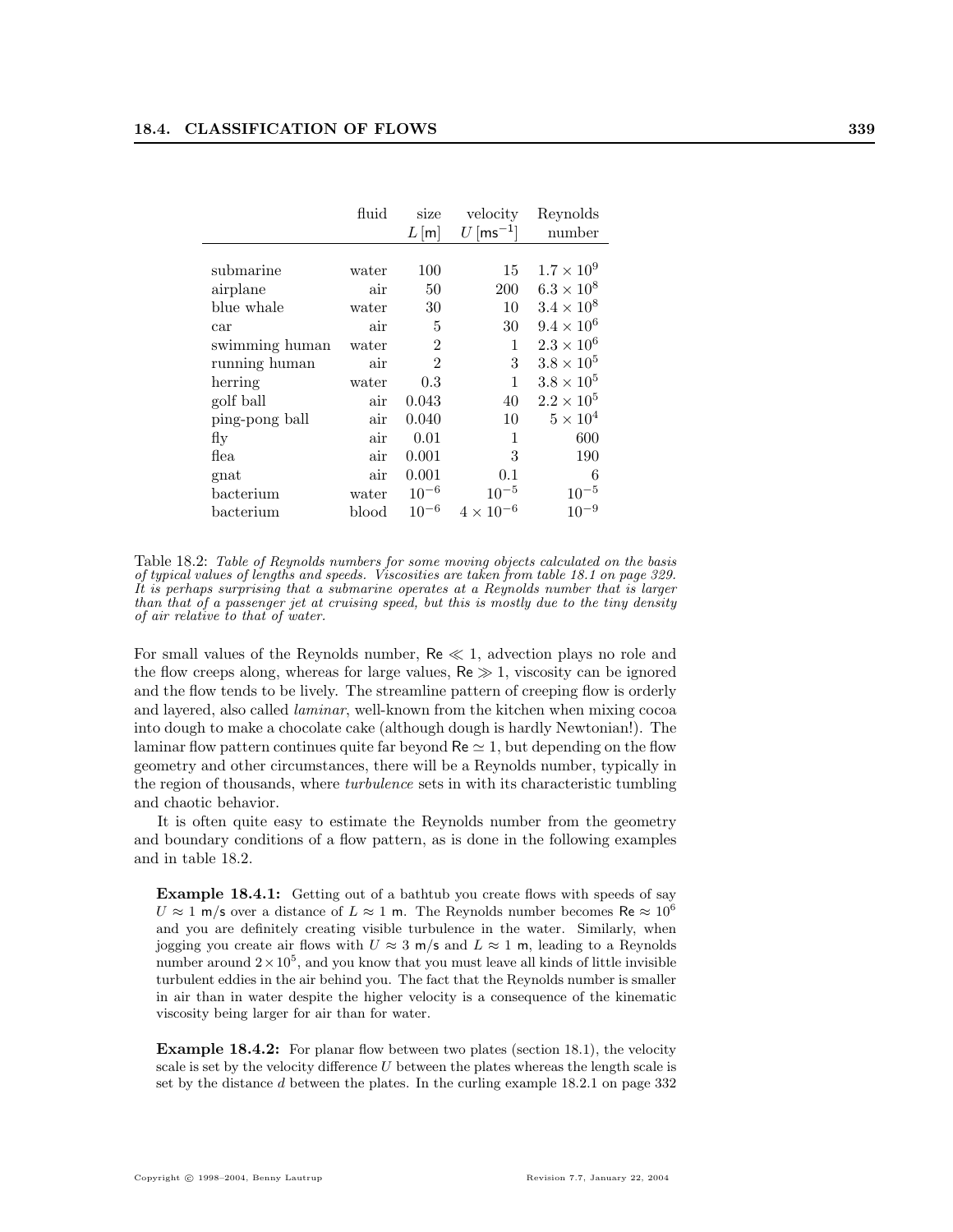we found  $U \approx 3$  m/s and  $d \approx 43 \mu$ m, leading to a Reynolds number Re =  $U d/\nu \approx$ 140. Although not truly creeping flow, it is definitely laminar and not turbulent.

**Example 18.4.3:** A typical 1/2" water pipe has diameter  $d \approx 1.25$  cm and that sets the length scale. If the volume flux of water is  $Q = 100 \text{ cm}^3/\text{s}$ , the average water speed becomes  $U = Q/\pi a^2 \approx 0.8 \text{ m/s}$  and we get a Reynolds number  $\text{Re} = U d/\nu \approx 12,000$  which brings the flow well beyond the laminar and into the turbulent regime. For olive oil under otherwise identical conditions we get  $\text{Re} \approx 0.15$ , and the flow will be creeping.

## Hydrodynamic similarity

What does it mean if two flows have the same Reynolds number? A stone of size  $L = 1$  m sitting in a steady water flow with velocity  $U = 2$  m/s has the same Reynolds number as another stone of size  $L = 2$  m in a steady water flow with velocity  $U = 1$  m/s. It even has the same Reynolds number as a stone of size  $L = 4$  m in a steady airflow with velocity  $U = 9$  m/s, because the kinematic viscosity of air is about 18 times larger than of water (at normal temperature and pressure). We shall now see that provided the stones are geometrically similar, i.e. have congruent geometrical shapes, flows with the same Reynolds numbers are also hydrodynamically similar and only differ by their overall length and velocity scales, so that their flow patterns visualized by streamlines will look identical.

In the absence of volume forces, steady incompressible flow is determined by (18-16) with  $q = 0$  and  $\partial v / \partial t = 0$ , or

$$
(\mathbf{v} \cdot \nabla)\mathbf{v} = -\frac{1}{\rho} \nabla p + \nu \nabla^2 \mathbf{v} . \qquad (18-21)
$$

Let us rescale all the variables by means of the overall scales  $\rho$ , U, and L, writing

$$
\mathbf{v} = U\hat{\mathbf{v}}, \quad \mathbf{x} = L\hat{\mathbf{x}}, \quad p = \rho U^2 \hat{p}, \quad \nabla = \frac{1}{L}\hat{\nabla}, \quad (18-22)
$$

where the hatted symbols are all dimensionless. In terms of these variables, the steady flow equation takes the form,

$$
(\hat{\boldsymbol{v}} \cdot \hat{\boldsymbol{\nabla}})\hat{\boldsymbol{v}} = -\hat{\boldsymbol{\nabla}}\hat{p} + \frac{1}{\text{Re}}\hat{\boldsymbol{\nabla}}^2\hat{\boldsymbol{v}}.
$$
 (18-23)

The only parameter appearing in this equation is the Reynolds number which may be interpreted as the inverse of the dimensionless viscosity. The pressure is as mentioned not an independent dynamic variable and its scale is here fixed by the flow velocity scale,  $P = \rho U^2$ . If the flow is driven by external pressure differences of magnitude  $P$  rather than by velocity, the equivalent flow velocity scale is given by  $U = \sqrt{P/\rho}$ .

In congruent flow geometries, the no-slip boundary conditions will also be the same, so that any solution of the dimensionless equation can be scaled back to a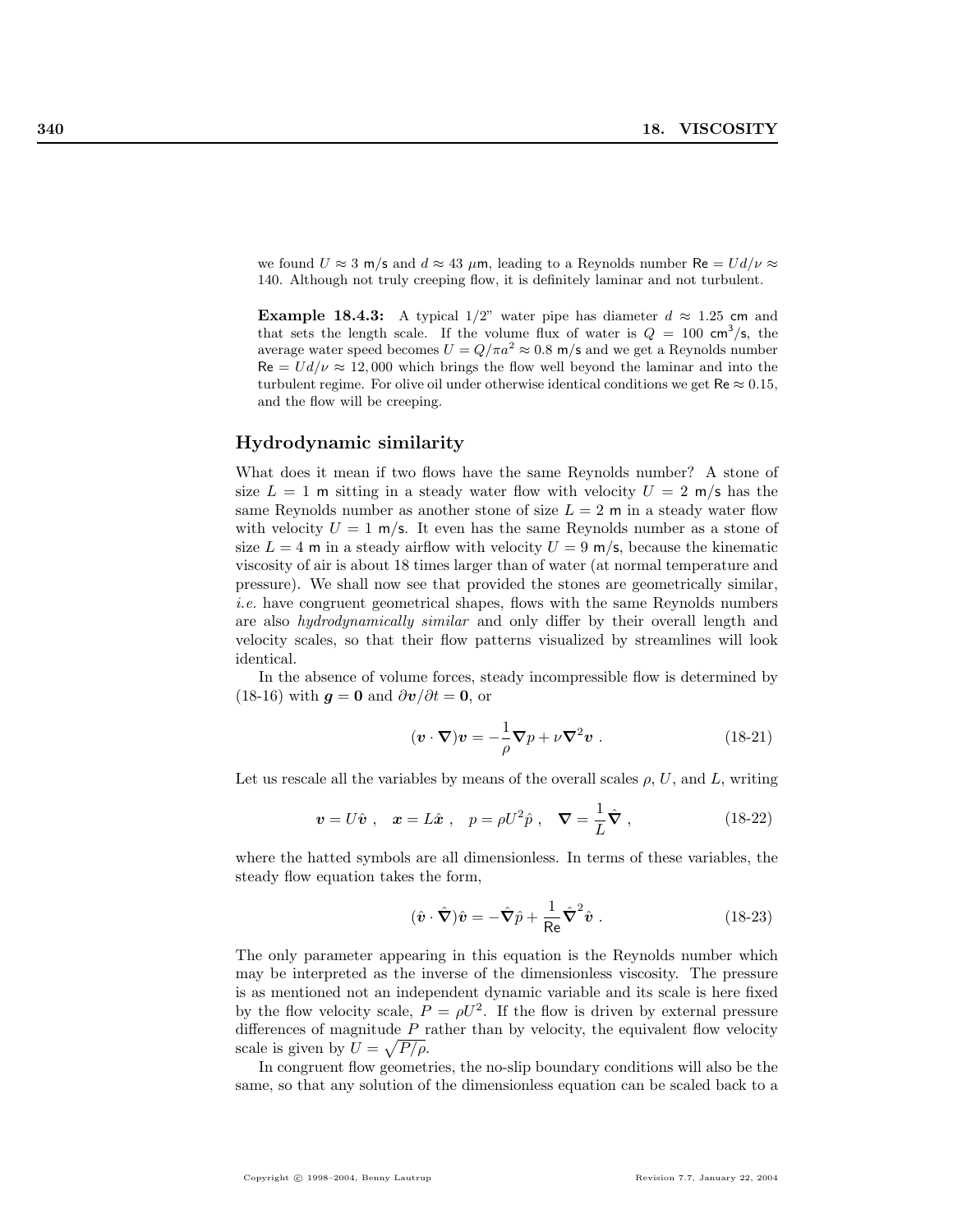solution of the original equation by means of (18-22). Thus, the three different flow cases mentioned at the beginning of this subsection may all be obtained from the same dimensionless solution if the stones are geometrically similar and the Reynolds numbers identical.

Even if the flows are similar, the forces exerted on the stones will not be the same. From the estimate of the shear stress  $\sigma \approx \eta |\nabla v| \approx \eta U/L$  we may estimate the drag on an object of size L to be of magnitude  $\mathcal{D} \approx \sigma L^2 = \eta UL = \eta \nu \text{Re}$ . Since the Reynolds numbers are the same, the ratio of the drag on the stone in air to the drag on the stone in water is about  $\mathcal{D}_{\text{air}}/\mathcal{D}_{\text{water}} \approx (\eta \nu)_{\text{air}}/(\eta \nu)_{\text{water}} \approx 0.37$ .

Example 18.4.4 (Flight of the Robofly): The similarity of flows in congruent geometries can be exploited to study the flow around tiny insects by means of enlarged slower moving models, immersed in another fluid. It is, for example, hard to study the air flow around the wing of a hovering fruit fly, when the wing flaps  $f = 50$  times per second. For a wing size of  $L \approx 4$  mm flapping through 180<sup>°</sup> the average velocity becomes  $U \approx \pi L f \approx 1.3$  m/s and the corresponding Reynolds number Re  $\approx UL/\nu \approx 160$ . The same Reynolds number can be obtained (see J. M. Birch and M. H. Dickinson, Nature 412, 729 (2001)) from a 19 cm plastic wing of the same shape, flapping once every 6 seconds in mineral oil with kinematic viscosity  $\nu = 1.15 \text{ cm}^2/\text{s}.$ 

Example 18.4.5 (High pressure wind tunnels): In the early days of flight, wind tunnels were extensively used for empirical studies of lift and drag on scaled-down models of wings and aircraft. The smaller geometrical sizes of the models reduced the attainable Reynolds number below that of real aircraft in flight. A solution to the problem was obtained by operating wind tunnels at much higher than atmospheric pressure. Since the dynamic viscosity  $\eta$  is independent of pressure (page 330), the Reynolds number  $\text{Re} = \rho U L / \eta$  scales with the air density and thus with pressure. The famous *Variable Density Tunnel (VDT)* built in 1922 by the US National Advisory Committee for Aeronautics (NACA) operated on a pressure of 20 atmospheres and was capable of attaining full-scale Reynolds numbers for models only  $1/20$ 'th of the size of real aircraft [54, p. 301]. The results obtained from the VDT had great influence on aircraft design in the following 20 years.

In the presence of external volume forces, for example gravity, or for time dependent inflow, the flow patterns will depend on further dimensionless quantities besides the Reynolds number. We shall only introduce such quantities when they arise naturally in particular cases. Flows in different geometries can only be compared in a coarse sense, even if they have the same Reynolds number. A running man has the same Reynolds number as a swimming herring, and a flying gnat the same Reynolds number as a man swimming in castor oil (which cannot be recommended). In both cases the flow geometries are quite different, leading to different streamline patterns. Here the Reynolds number can only be used to indicate the character of the flow which tends to be turbulent around the running man and laminar around the flying gnat.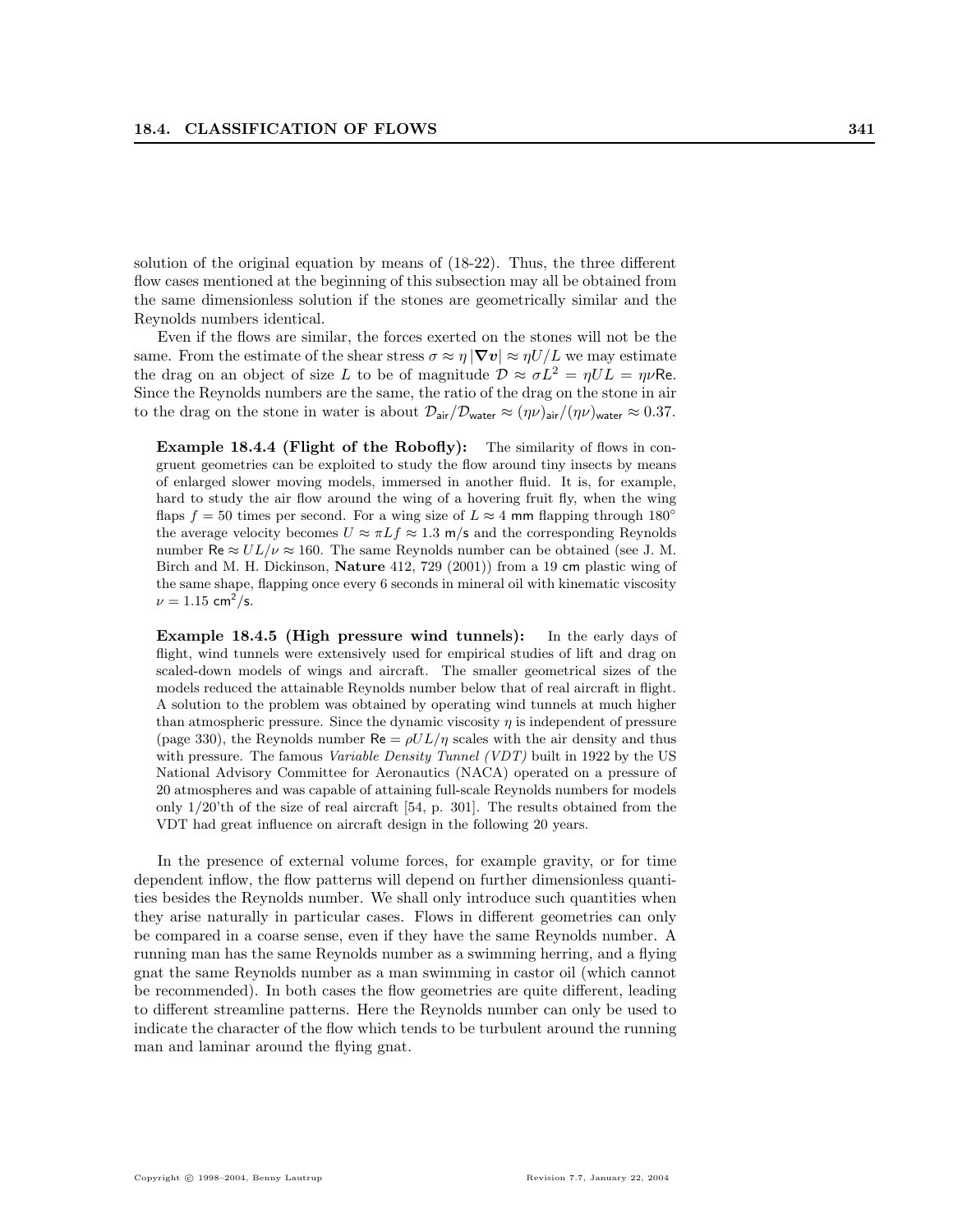# 18.5 Compressible Newtonian fluids

When flow velocities approach the velocity of sound in a fluid, it is no longer possible to maintain the simplifying assumption of effective incompressibility. Whereas submarines and ships never come near such velocities, passenger jets routinely operate at speeds up to 80% of the velocity of sound, and rockets, military aircraft, the Concorde and the Space Shuttle, are all capable of flying at supersonic and even hypersonic speeds. In all these cases high pressures builds up, especially at the leading edges of the moving bodies.

#### Shear and bulk viscosity

In compressible fluids the divergence of the velocity field is non-vanishing. This opens up the possibility of adding a term proportional to  $(\nabla \cdot v)\delta_{ij}$  to the isotropic stress tensor (18-15),

$$
\sigma_{ij} = -p \,\delta_{ij} + \eta \left( \nabla_i v_j + \nabla_j v_i \right) + a \mathbf{\nabla} \cdot \mathbf{v} \,\delta_{ij} \,. \tag{18-24}
$$

Demanding as usual that the pressure is the average of the three normal stresses,  $p = -\sum_i \sigma_{ii}/3$ , the trace of this expression becomes  $-3p = -3p + 2\eta \nabla \cdot \mathbf{v} +$  $3a\nabla \cdot \vec{v} = 0$ , so that we must have  $a = -\frac{2}{3}\eta$ . The complete stress tensor thus becomes

$$
\sigma_{ij} = -p \,\delta_{ij} + 2\eta v_{ij} \,, \tag{18-25}
$$

where  $v_{ij}$  is the symmetric velocity gradient tensor,

$$
v_{ij} = \frac{1}{2} \left( \nabla_i v_j + \nabla_j v_i - \frac{2}{3} \, \nabla \cdot \boldsymbol{v} \, \delta_{ij} \right) . \tag{18-26}
$$

Since it is traceless, it represents the shear strain rate.

The form of the stress tensor (18-25) may be viewed as a first order expansion in the velocity gradients. In the same approximation the pressure may also depend linearly on the velocity gradients, but since the pressure is a scalar it can only depend on the scalar divergence  $\nabla \cdot v$ , so that the most general form of the pressure must be

$$
\boxed{p = p_{\mathsf{e}} - \zeta \nabla \cdot \boldsymbol{v}},\tag{18-27}
$$

with coefficients  $p_e$  and  $\zeta$  that may depend on the density  $\rho$  and temperature T. In hydrostatic equilibrium,  $v = 0$ , the pressure  $p_e$  is assumed to be given by the equilibrium equation of state,  $p_e = p_e(\rho, T)$ .

The new parameter  $\zeta$  is variously called the *bulk viscosity*, the *second viscosity*, or the expansion viscosity. Its presence implies that a viscous fluid in motion exerts an extra *dynamic pressure* of size  $-\zeta \nabla \cdot v$ . The dynamic pressure is negative in regions where the fluid expands ( $\nabla \cdot v > 0$ ), positive where it contracts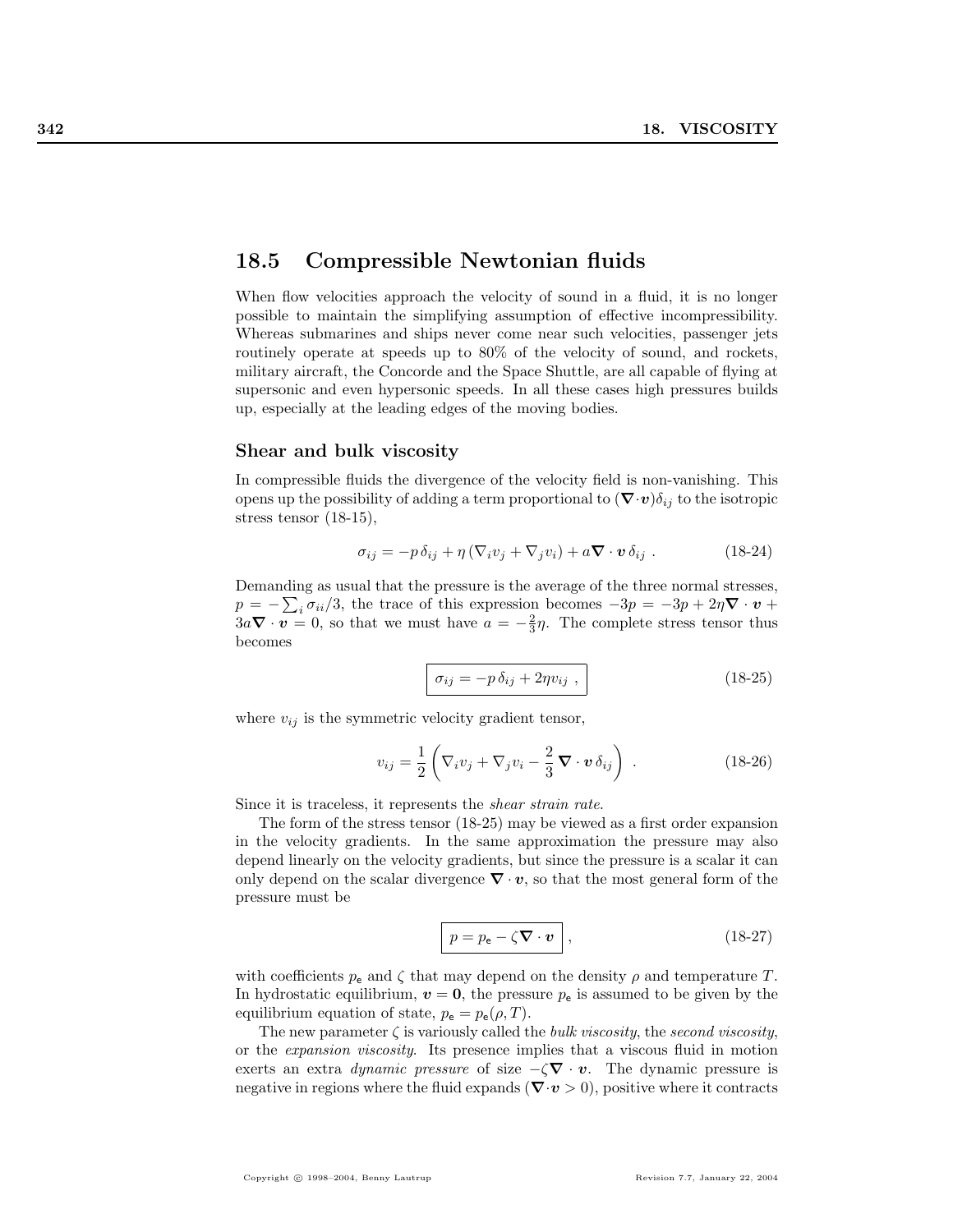$(\nabla \cdot \mathbf{v} < 0)$ , and vanishes for incompressible fluids. Bulk viscosity is hard to measure, because one must set up physical conditions such that expansion and contraction become important, for example by means of high frequency sound waves. In the following section we shall calculate the viscous attenuation of sound in fluids, which depends on the bulk modulus. The attenuation of sound is quite complicated and yields a rather frequency dependent bulk viscosity, although it is generally of the same magnitude as the coefficient of shear viscosity.

## The Navier-Stokes equations

Inserting the modified stress tensor (18-25) into Cauchy's equation of motion we obtain the field equation,

$$
\rho\left(\frac{\partial v}{\partial t} + (v \cdot \nabla)v\right) = -\nabla p + \eta\left(\nabla^2 v + \frac{1}{3}\nabla(\nabla \cdot v)\right) + f.
$$
 (18-28)

This is the most general form of the Navier-Stokes equation (Navier (1822), Stokes (1845)). Together with the equation of continuity (15-25), which we repeat here for convenience,

$$
\frac{\partial \rho}{\partial t} + \nabla \cdot (\rho \mathbf{v}) = 0 \qquad (18-29)
$$

we have obtained four dynamic equations for the four fields  $\boldsymbol{v}$  and  $\rho$ , and one constitutive relation  $(18-27)$  for the pressure p. As in incompressible fluids, the pressure is not a true dynamic variable.

#### ∗ Viscous dissipation

For compressible fluids the integrand of the power of internal stresses (17-79) is slightly more complicated than for incompressible fluids (18-18). Using the stress tensor (18-25) and the expression for the pressure (18-27), we obtain the integrand of the internal power for compressible fluids,

$$
\sum_{ij} \sigma_{ij} \nabla_j v_i = -p_e \nabla \cdot \boldsymbol{v} + \zeta (\nabla \cdot \boldsymbol{v})^2 + 2\eta \sum_{ij} v_{ij}^2 . \qquad (18-30)
$$

The first term represents the expansion and compression of the fluid against the equilibrium pressure whereas the last two positive definite terms represent the dissipation of kinetic energy through bulk and shear viscosity.

# 18.6 Viscous attenuation of sound

It has previously (page 334) been shown that free shear waves do not propagate through more than about one wavelength from their origin in any type of fluid. In nearly ideal fluids such as air and water, free pressure waves are as everybody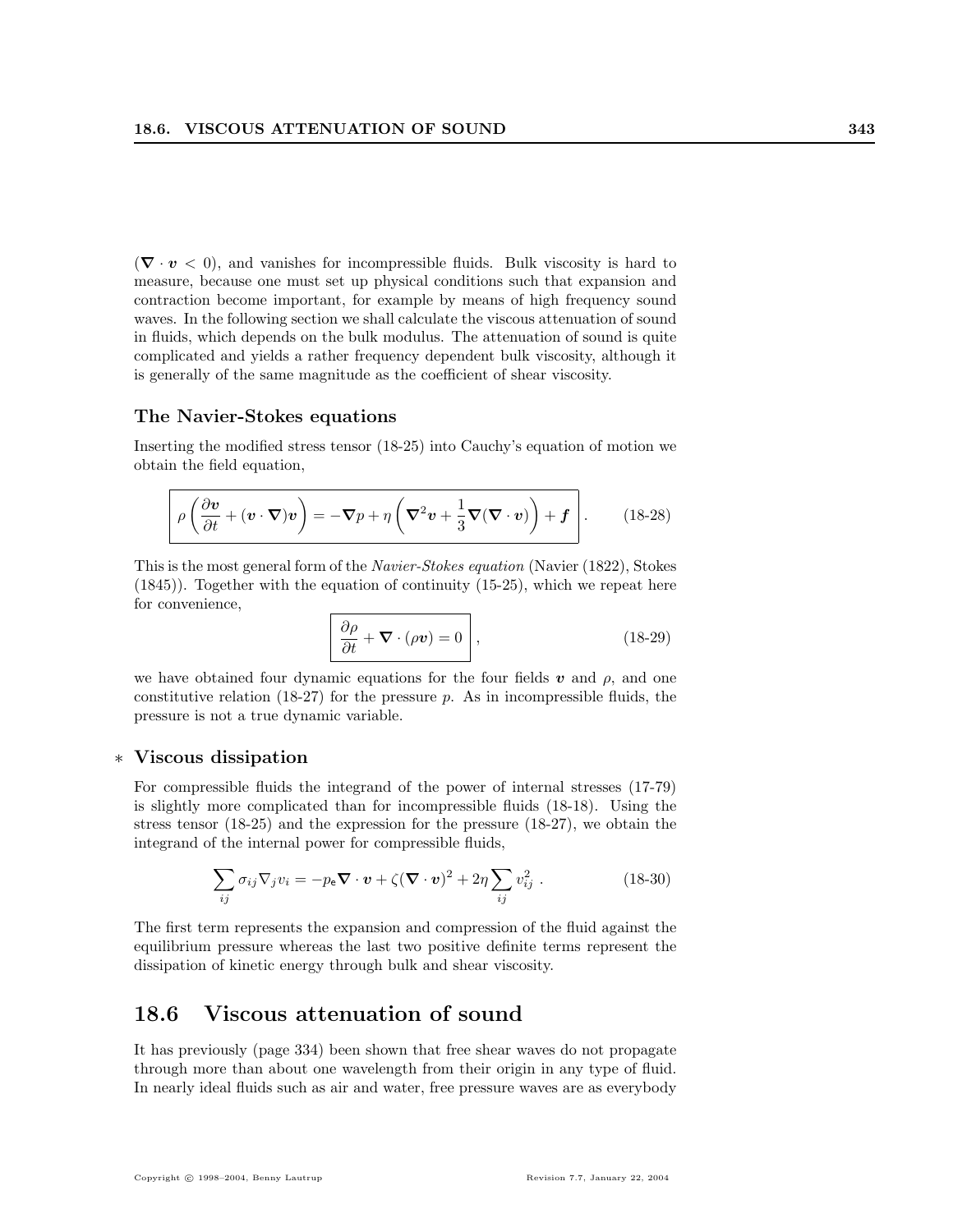knows capable of propagating over many wavelengths. Viscous dissipation (and many other effects) will nevertheless slowly sap their strength and in the end all of the kinetic energy of the waves will be converted into heat.

In this section we shall calculate the rate of viscous dissipation by finding solutions to the Navier-Stokes equations in the form of damped waves. Alternatively, the rate of dissipation can be calculated from (18-30).

#### The wave equation

As in the discussion of unattenuated pressure waves in section 16.2 on page 261 we assume to begin with that a barotropic fluid is in hydrostatic equilibrium without gravity,  $v = 0$ , so that its density  $\rho = \rho_0$  and pressure  $p = p(\rho_0)$  were constant everywhere. Consider now a disturbance in the form of a small-amplitude motion of the fluid, described by a velocity field  $v$  which is so tiny that the non-linear advective term  $(v \cdot \nabla)v$  can be completely disregarded. This disturbance will be accompanied tiny density corrections,  $\Delta \rho = \rho - \rho_0$ , and pressure corrections  $\Delta p = p - p_0$ , which we assume to be of first order in the velocity. Dropping all higher order terms, the linearized Navier-Stokes equations become  $\mathcal{L}$   $\mathcal{L}$   $\mathcal{L}$   $\mathcal{L}$   $\mathcal{L}$ 

$$
\rho_0 \frac{\partial \mathbf{v}}{\partial t} = -\nabla \Delta p + \eta \left( \nabla^2 \mathbf{v} + \frac{1}{3} \nabla (\nabla \cdot \mathbf{v}) \right) , \qquad (18-31a)
$$

$$
\frac{\partial \Delta \rho}{\partial t} = -\rho_0 \nabla \cdot \mathbf{v} \tag{18-31b}
$$

$$
\Delta p = \frac{K_0}{\rho_0} \Delta \rho - \zeta \nabla \cdot \mathbf{v} \ . \tag{18-31c}
$$

The last equation has been obtained from (18-27) by expanding to first order in the small quantities, and using that the equilibrium bulk modulus is  $K_0 = \rho \partial p / \partial \rho$ for  $\rho = \rho_0$ .

Differentiating the second equation after time and making use of the first, we obtain

$$
\frac{\partial^2 \Delta \rho}{\partial t^2} = \nabla^2 \Delta p - \frac{4}{3} \eta \nabla^2 \nabla \cdot \boldsymbol{v} = \nabla^2 \Delta p + \frac{4}{3} \frac{\eta}{\rho_0} \nabla^2 \frac{\partial \Delta \rho}{\partial t}.
$$

Now substituting the pressure correction from the third equation, we arrive at the following equation for the density corrections,

$$
\frac{\partial^2 \Delta \rho}{\partial t^2} = \frac{K_0}{\rho_0} \nabla^2 \Delta \rho + \frac{\zeta + \frac{4}{3} \eta}{\rho_0} \nabla^2 \frac{\partial \Delta \rho}{\partial t} . \tag{18-32}
$$

If the last term on the right hand side were absent, this would be a standard wave equation of the form  $(16-6)$  describing free density (or pressure) waves with phase velocity  $c_0 = \sqrt{K_0/\rho_0}$ . It is the last term which causes viscous attenuation.

The ratio of the coefficients of the first to the second terms has dimension of inverse time and defines a circular frequency scale,

$$
\omega_0 = \frac{K_0}{\zeta + \frac{4}{3}\eta} = \frac{c_0^2 \rho_0}{\zeta + \frac{4}{3}\eta} \ . \tag{18-33}
$$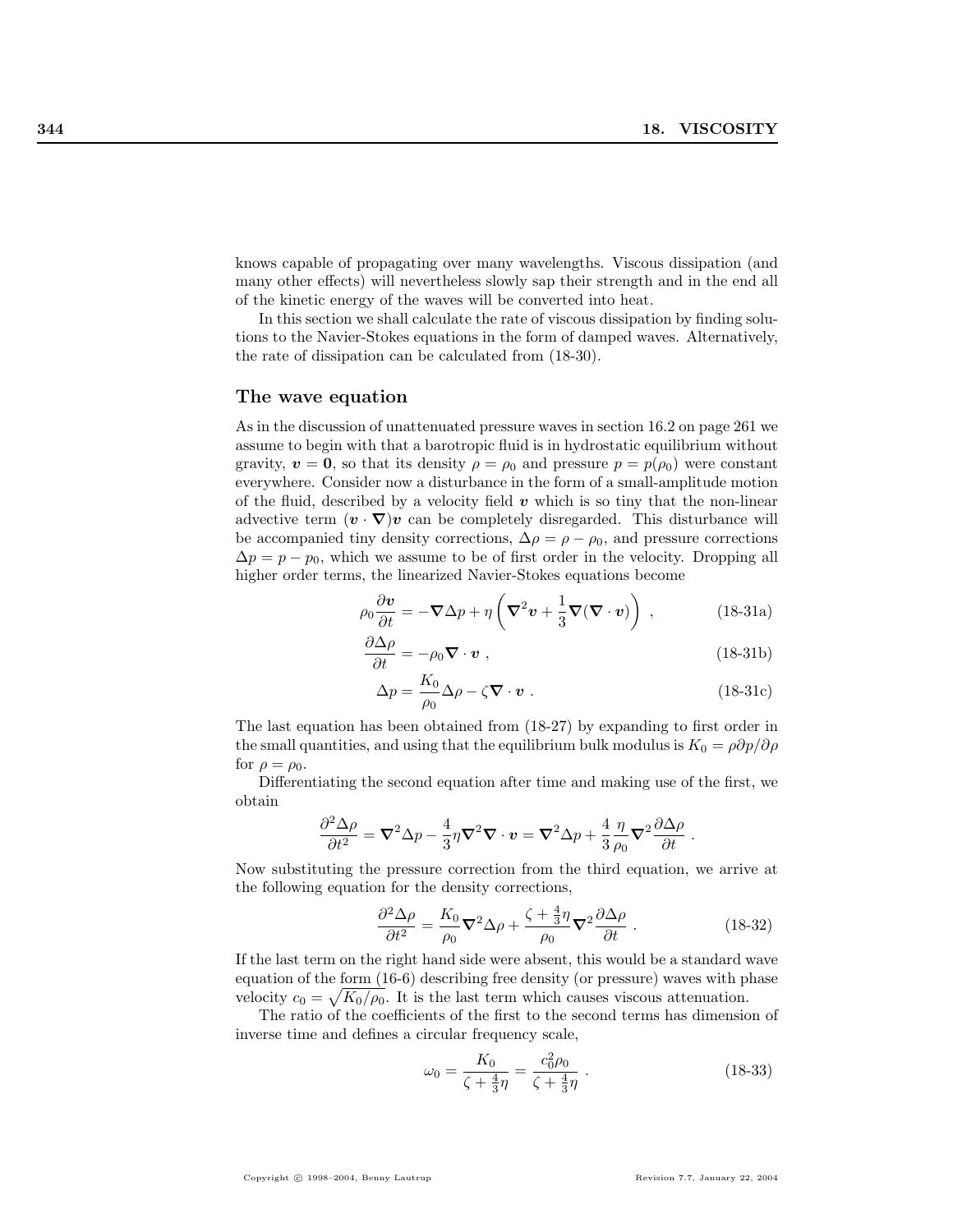Taking  $\zeta \sim \eta$ , the right hand side is of the order of  $\omega_0 \approx 3 \times 10^9$  s<sup>-1</sup> in air and  $\omega_0 \approx 10^{12} \text{ s}^{-1}$  in water. In terms of  $c_0$  and  $\omega_0$ , the wave equation may now be written more conveniently,

$$
\frac{1}{c_0^2} \frac{\partial^2 \Delta \rho}{\partial t^2} = \nabla^2 \Delta \rho + \frac{1}{\omega_0} \nabla^2 \frac{\partial \Delta \rho}{\partial t}.
$$
\n(18-34)

The time derivative in the last term is of order  $\omega \Delta \rho$  for a wave with circular frequency  $\omega$ , and in view of the huge values of the viscous frequency scale  $\omega_0$ , the ratio of the terms  $\omega/\omega_0$  will be small, implying that attenuation is weak for normal sound, including ultrasound in the megahertz region.

#### Damped plane wave

Let us assume that a wave is created by an infinitely extended plane, a "loudspeaker", situated at  $x = 0$  and oscillating in the x-direction with a small amplitude at a definite circular frequency  $\omega$ . The fluid near the plate has to follow the plate and will be alternately compressed and expanded, thereby generating a damped density wave of the form,

$$
\Delta \rho = \rho_1 e^{-\kappa x} \cos(kx - \omega t) , \qquad (18-35)
$$

where  $\rho_1 \ll \rho_0$  is the small density amplitude, k is the wave number, and  $\kappa$  is the viscous amplitude attenuation coefficient. In view of the weak attenuation of  $Damped$  density wave. normal sound, we expect that  $\kappa/k \sim \omega/\omega_0 \ll 1$ . Inserting this wave into (18-34), we get to lowest order in both  $\kappa$  and  $\omega/\omega_0$ ,

$$
-\frac{\omega^2}{c_0^2}\cos(kx - \omega t) = -k^2\cos(kx - \omega t) + 2\kappa k\sin(kx - \omega t) - k^2\frac{\omega}{\omega_0}\sin(kx - \omega t).
$$

This can only be fulfilled when the wave number has the usual free-wave relation to frequency,  $k = \omega/c_0$ , and

$$
\kappa = \frac{k\omega}{2\omega_0} = \frac{\omega^2}{2\omega_0 c_0} = \frac{\omega^2}{2\rho_0 c_0^3} \left(\zeta + \frac{4}{3}\eta\right)
$$
\n(18-36)

The viscous amplitude attenuation coefficient grows quadratically with the frequency, causing high frequency sound to be much more attenuated by viscosity than low frequency sound. In air the viscous attenuation length determined by this expression is huge, about  $\kappa^{-1} \approx 50$  km at a frequency of 1000 Hz, but just  $\kappa^{-1} \approx 5$  cm at 1 MHz (diagnostic imaging typically uses ultrasound between 1 and 15 MHz). This is also what makes measurements of the attenuation coefficient much easier at high frequencies. From the viscous attenuation coefficient one may in principle extract the value of the bulk viscosity, but this is complicated by several other fundamental mechanisms that also attenuate sound, such as thermal conductivity, and excitation of molecular rotations and vibrations.

x

Ρ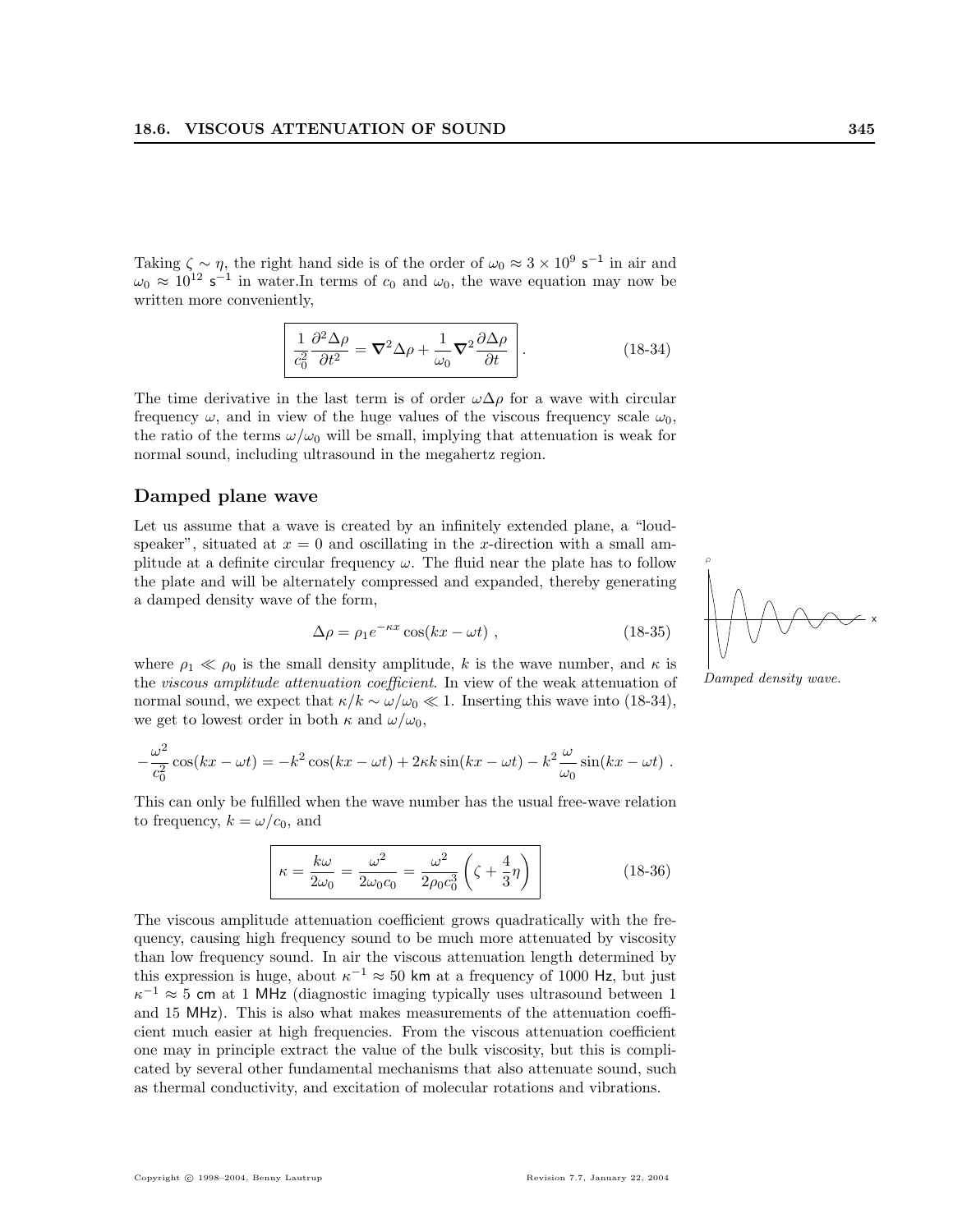In the real atmosphere, many other effects contribute to the attenuation of sound. First of all, sound is mostly emitted from point sources rather than from infinitely extended vibrating planes, and that introduces a drop in amplitude with distance. Other factors like humidity, dust, impurities, and turbulence also contribute, in fact much more than viscosity at the relatively low frequencies that human activities generate (see for example [16, appendix] for a discussion of the basic physics of sound waves in gases).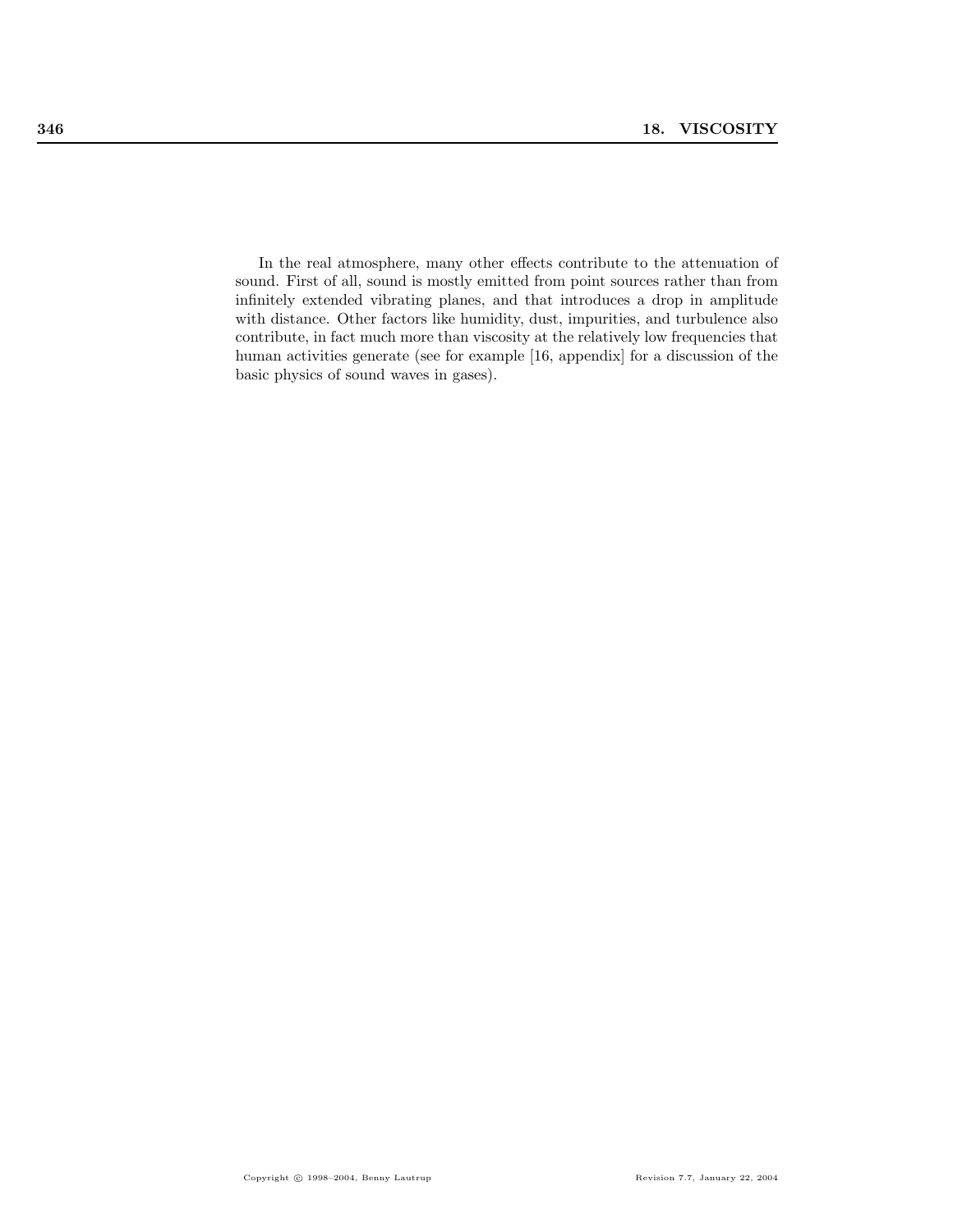# Problems

18.1 a) Show that in an ideal gas the density of molecules (molecules per unit of volume) is

$$
n = \frac{N_A p}{RT} \tag{18-37}
$$

and find its value for normal temperature and pressure.

b) Show that in an ideal gas consisting of spherical molecules with diameter d the mean free path between collisions is of the order of

$$
\lambda \approx \frac{1}{n\pi d^2} \tag{18-38}
$$

Estimate its magnitude in air where the molecular diameter may be taken to be about 0.3 nm (the kinetic theory of gases actually reduces the mean free path by a factor of  $\sqrt{2}$ ).

c) Assume that the molecular velocity  $v_0 = \lambda/\tau$  is of the same order of magnitude as the velocity of sound (the kinetic theory of gases actually makes it about a factor  $\sqrt{2}$  larger), and use this to estimate the viscosity of air.

18.2 Calculate the temperature dependence of the kinematic viscosity for an isentropic gas. What is the exponent of the temperature it for monatomic, diatomic, and multiatomic gases.

18.3 A car with  $M = 1000$  kg moving at  $U_0 = 100$  km/h suddenly hits a patch of ice and begins to slide. The total contact area between the wheels and the water is  $A = 3200$  cm<sup>2</sup> and it is observed to slide to a full stop in about 300 m. Calculate the thickness of the water layer. Discuss whether it is a reasonable value.

18.4 Consider planar momentum diffusion (page 333) and assume that the flow of the "river" vanishes fast at infinity, as in the Gaussian case. a) Show that for any river flow the total flux of fluid in the z-direction is independent of time. b) Show that the total momentum per unit of length in the  $z$ -direction is likewise constant. c) Calculate the kinetic energy per unit of length in the  $z$ -direction as a function of time in the Gaussian case.

∗ 18.5 Show that the general solution to the momentum diffusion equation (18-5) is

$$
v_x(y,t) = \frac{1}{2\sqrt{\pi\nu t}} \int_{-\infty}^{\infty} \exp\left(-\frac{(y-y')^2}{4\nu t}\right) v_x(y',0) \, dy' \tag{18-39}
$$

Use this to show that any bounded initial velocity distribution becomes Gaussian for  $|y| \rightarrow \infty$ .

**18.6** a) Show that the average of a unit vector  $n$  over all directions obeys

$$
\langle n_i n_j \rangle = \frac{1}{3} \delta_{ij} \tag{18-40}
$$

b) Use this to show that the average pressure 9-12 is also the average of the normal stress acting on an arbitrary surface element in a fluid.